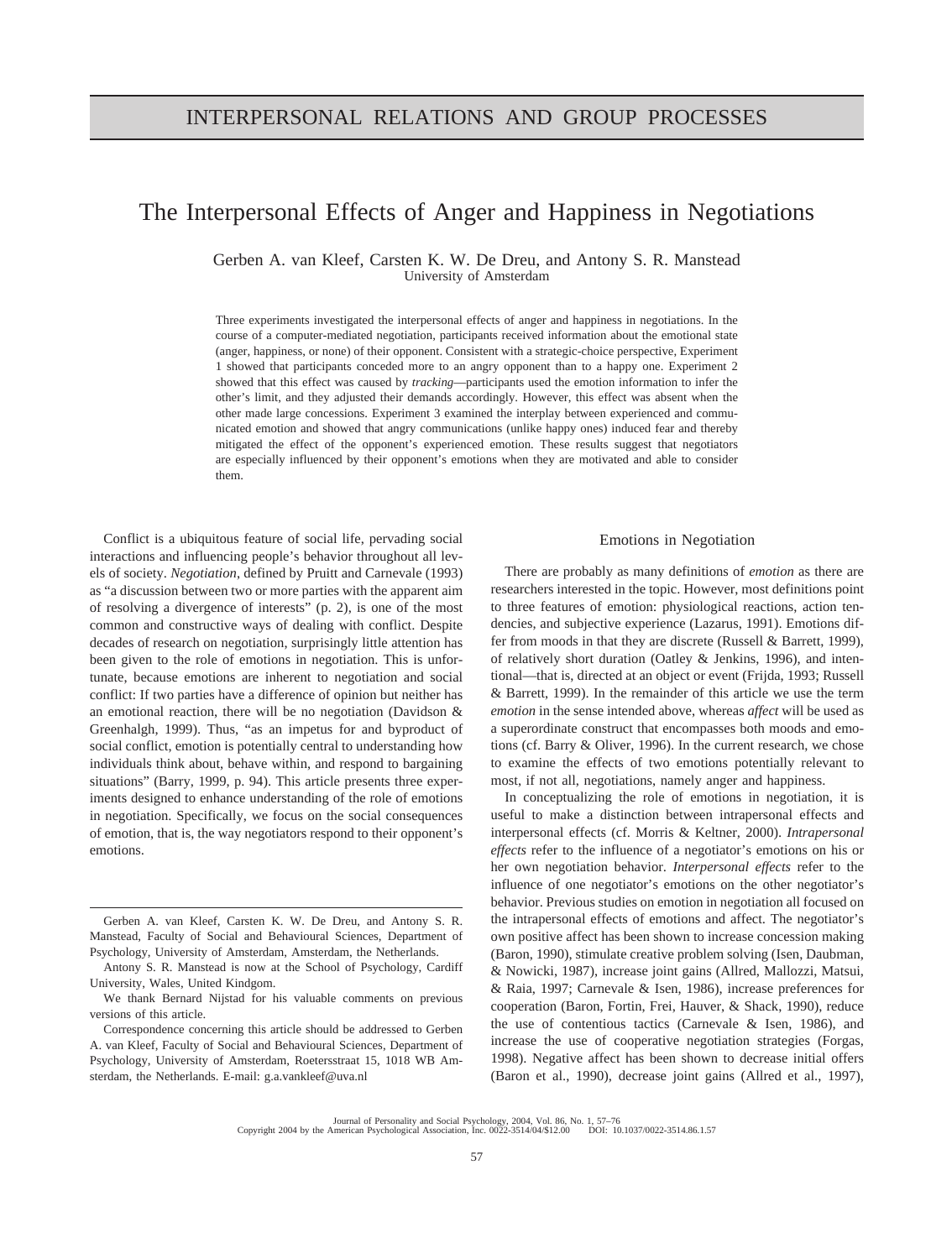promote the rejection of ultimatum offers (Pillutla & Murnighan, 1996), increase the use of competitive strategies (Forgas, 1998), and decrease the desire to work together in the future (Allred et al., 1997). Thus, these studies have shown quite consistently that negotiators experiencing positive affect tend to be more cooperative and conciliatory, whereas negotiators who are in a negative affective state tend to be more competitive and reluctant to make concessions.

With regard to the interpersonal effects of emotions in negotiations, research is lacking. Recently, however, several scholars have emphasized the importance of the interpersonal functions of emotions in negotiations (e.g., Adler, Rosen, & Silverstein, 1998; Barry, Fulmer, & Van Kleef, in press; Barry & Oliver, 1996; Davidson & Greenhalgh, 1999; Morris & Keltner, 2000; Thompson, Nadler, & Kim, 1999). It has been argued that emotions have a number of important social functions and consequences (Frijda & Mesquita, 1994; Keltner & Haidt, 1999; Keltner & Kring, 1998; Oatley & Jenkins, 1992). First, emotion displays tend to evoke complementary or reciprocal emotions in others that help individuals to respond to significant social events (Keltner & Haidt, 1999). For example, rage in one person may evoke fear in the other, and happiness in one person may induce happiness or sympathy in the other (Keltner & Kring, 1998).

Second, emotions are communications to both oneself (Schwarz & Clore, 1983) and other people (Oatley & Johnson-Laird, 1987) conveying information about how one feels about things (Ekman, 1993; Scherer, 1986), about one's social intentions (Ekman, Friesen, & Ellsworth, 1972; Fridlund, 1994), and about one's orientation toward other people (Knutson, 1996). Because emotions only arise in response to events that are appraised as relevant to some concern (Frijda & Mesquita, 1994; Lazarus, 1991), they provide important information to observing individuals. In the context of a negotiation, emotions may signal what value one attaches to the different issues and provide critical feedback about one's mood and willingness to agree (Putnam, 1994). For example, an angry opponent conveys the impression of a hard-to-get, tough negotiator who will not settle for a suboptimal outcome. By contrast, happiness detracts from the impression of a tough bargainer (Wall, 1991). Happiness implies that one is satisfied with the distribution of outcomes and suggests that one does not aspire to a larger share of the pie.

Third, emotions can serve as incentives or deterrents for other individuals' social behavior (Klinnert, Campos, Sorce, Emde, & Svejda, 1983). Anger may signal that some standard of socially acceptable behavior is violated (Averill, 1982) and that behavioral adaptation is needed. Thus, in negotiations "anger may be used to indicate that negative consequences (such as an impasse) may ensue if an unreasonable tactic or position is pursued" (Daly, 1991, p. 36). Furthermore, because anger is often followed by aggression (Averill, 1982), it may be used to induce fear and compliance. By contrast, happiness encourages others to pursue their course of action and may therefore not serve the negotiator's strategic interests (Parrott, 1994).

Building on the foregoing discussion, we advance two competing hypotheses. The first is based on the notion of *social contagion* (Levy & Nail, 1993), which can be defined as "the spread of affect, attitude, or behavior from Person A (the 'initiator') to person B ('the recipient') where the recipient does not perceive an intentional influence attempt on the part of the initiator" (Levy & Nail, 1993, p. 266). There are a number of subtypes of social contagion, which occur under different circumstances. Most research has focused on contagion processes in face-to-face settings (e.g., "primitive emotional contagion"; Hatfield, Cacioppo, & Rapson, 1992, 1994), demonstrating people's tendency to unintentionally and automatically "catch" other people's emotions through their facial expressions, vocalizations, postures, or movements (e.g., Friedman & Riggio, 1981; Hess & Blairy, 2001; Hietanen, Surakka, & Linnankoski, 1998; Lundqvist & Dimberg, 1995; Neumann & Strack, 2000; Wild, Erb, & Bartels, 2001). However, research has suggested that social contagion can also occur in computer-mediated interaction (De Dreu, Carnevale, Emans, & Van de Vliert, 1994). For example, Thompson and Nadler (2002) observed that individuals engaging in computer-mediated communication unconsciously imitate not only the linguistic structure of each other's messages but also the social–emotional connotations of the messages. Thus, drawing on social contagion theory and previous findings regarding the intrapersonal effects of emotions, it can be predicted that negotiators who are faced with an angry opponent will themselves become angry and behave competitively, placing high demands and making small concessions. Conversely, negotiators who are confronted with a happy opponent can be expected to become happy and behave more cooperatively, placing low demands and making large concessions.

A competing hypothesis can be derived from the mixed-motive nature of negotiations and the social consequences of emotions. Negotiations involve mixed-motive interdependence (Schelling, 1960). On the one hand, negotiators are motivated to cooperate, because an agreement is usually more profitable than no agreement. On the other hand, however, they are motivated to compete in order to maximize their individual profits. This tension between cooperation and competition becomes manifest in a type of negotiation behavior that is called *mismatching* (Pruitt & Carnevale, 1993). Mismatching involves placing high demands when the opponent appears conciliatory and low demands when the opponent appears tough (Pruitt, 1981). When one's opponent appears soft, this leaves scope for placing high demands oneself without risking impasse. By contrast, the opponent's apparent toughness is likely to be interpreted as endangering agreement, thereby encouraging concession making.

The tendency to mismatch the opponent's negotiation behavior has been found in a considerable number of studies (e.g., Bartos, 1974; Bateman, 1980; Chertkoff & Conley, 1967; De Dreu et al., 1994; Druckman & Bonoma, 1976; Druckman, Zechmeister, & Solomon, 1972; Komorita & Brenner, 1968; Liebert, Smith, Hill, & Keiffer, 1968; Pruitt & Syna, 1985; Smith, Pruitt, & Carnevale, 1982; Yukl, 1974a, 1974b). It has been shown to be especially likely to occur when negotiators lack information about the opponent's outcomes (Liebert et al., 1968; Yukl, 1974b) and limits (Pruitt & Syna, 1985). When individuals lack such information, they use other sources of information to locate the opponent's limits, a behavior that is referred to as *tracking* (see Pruitt, 1981). As the research summarized above has shown, one of these types of information consists of the opponent's demands. However, there are other sources of information on which negotiators can base their strategies, one of which may be the opponent's emotions. An angry negotiator cannot be expected to make any (fur-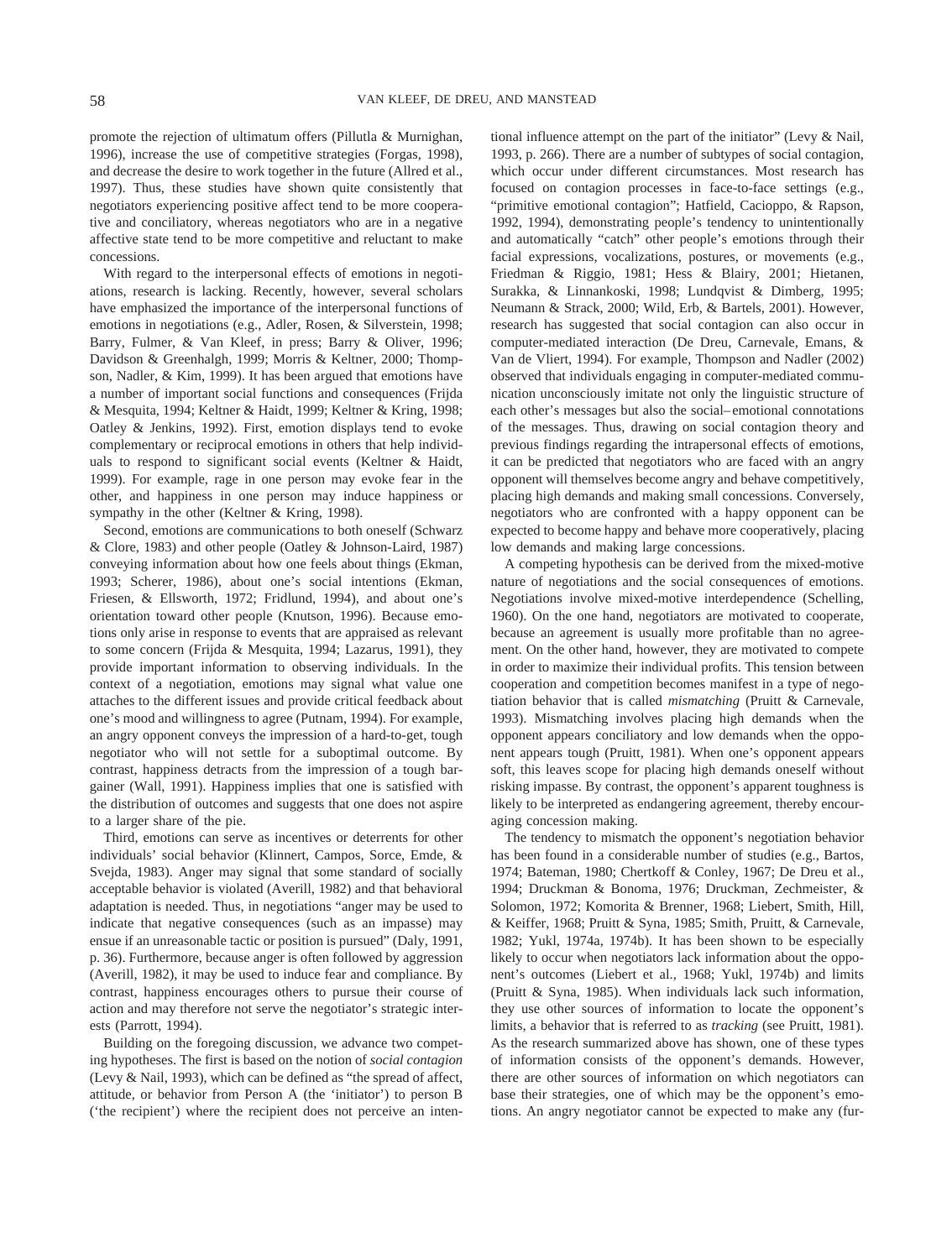ther) concessions. The only way to prevent the negotiation from ending in impasse, then, is by making concessions oneself. By contrast, a happy opponent does not constitute a threat to agreement and is therefore unlikely to elicit any (more) concessions. On the basis of these strategic considerations, it can be predicted that participants with an angry opponent will become more conciliatory, making lower demands and larger concessions than participants with a happy opponent.

# Experiment 1

Experiment 1 tested these two competing hypotheses regarding the effects of the opponent's experienced emotion on the focal negotiator's behavior. Participants were led to believe that they negotiated with either an angry or a happy opponent or, in a control condition, were given no information about the opponent's emotional state. The social contagion hypothesis posits that participants with an angry opponent will make higher demands and smaller concessions than participants with a happy opponent. The strategic-choice hypothesis predicts that participants with an angry opponent will make lower demands and larger concessions than participants with a happy opponent. In a more exploratory fashion, we also investigated the effects of the opponent's emotions on participants' impressions of the opponent.

There are a number of ways in which the opposing negotiator's emotions can be manipulated. One is to use scenarios where participants are asked to indicate how they would behave when faced with an angry or a happy opponent. However, with scenarios it is difficult to create experimental realism and to obtain behavioral data. Alternatives are to present pictures of facial expressions showing anger or happiness (e.g., Dimberg  $& \ddot{\text{O}}$  hman, 1996; Hess, Philippot, & Blairy, 1998) or to manipulate the vocal expression of emotion (e.g., Banse & Scherer, 1996; Neumann & Strack, 2000; Scherer, 1986). Unfortunately, these methods are difficult to implement in a dynamic context such as a negotiation. Because of the limitations of the existing methods, we chose to manipulate the opposing negotiator's emotion in the context of a computermediated negotiation where parties could not see each other and communicated via computers (see, e.g., De Dreu & Van Kleef, in press; De Dreu & Van Lange, 1995; Hilty & Carnevale, 1993; Moore, Kurtzberg, Thompson, & Morris, 1999). In the past decade, computer-mediated communication has become a ubiquitous phenomenon. Negotiations are increasingly being conducted by means of technological media such as the Internet and e-mail (McKersie & Fonstad, 1997), and as organizations respond to the globalization of markets by expanding around the world, face-toface communications are likely to give way to technologically mediated communications (Moore et al., 1999).

In the present experiments, we led participants to believe that the purpose of the study was to find out how knowledge about one's opponent's intentions affects negotiation processes and outcomes. During the negotiation, participants received information about their opponent's intentions, which contained the manipulation of the opponent's emotion. In this way we were able to create a relatively dynamic setting with high experimental realism, in which we had perfect control over the opponent's emotion. We return to this method, and its advantages and disadvantages, in the General Discussion section.

### *Method*

### *Participants and Experimental Design*

A total of 128 male and female undergraduate students at the University of Amsterdam participated in the study for course credit or monetary compensation (10 Dutch guilders, roughly equivalent to US\$4). The onefactor experimental design included the opponent's emotion (anger vs. happiness vs. no emotion) as a between-participants variable and demand level as the main dependent variable. Additional dependent variables were self-reported emotion, perceptions of the opponent, and manipulation checks. Participants were randomly assigned to the experimental conditions, and the experimenters were blind to this assignment.

### *Procedure*

On arrival at the laboratory, participants were welcomed to the experiment and were seated in separate cubicles in front of a computer. To enhance the participants' awareness of the presence of other participants, they were told that the experimenter would give them a sign as soon as everyone had arrived. After 5 min the experimenter told the participants to press a key, whereupon the computer program started. From that point on, all instructions were presented on the computer screen. Participants read that the purpose of the experiment was to study negotiation in a situation where the negotiating parties could not see each other, and they were led to believe that they would engage in a computer-mediated negotiation with another participant (whose behavior was in fact simulated by the computer).

*Negotiation task.* The negotiation task was an adapted version of the one used by De Dreu and Van Kleef (in press; see also De Dreu & Van Lange, 1995; Hilty & Carnevale, 1993), which captures the main characteristics of real-life negotiation (i.e., multiple issues differing in utility to the negotiator, information about one's own payoffs only, and the typical offer–counteroffer sequence). In the current version, participants learned that they would be assigned the role of either buyer or seller of a consignment of mobile phones and that their objective was to negotiate the price, the warranty period, and the duration of the service contract of the phones. Participants were then presented with a payoff chart (see Table 1) that showed them which outcomes were most favorable to them and were told that their objective was to earn as many points as possible. As can be seen in Table 1, Level 9 on price (\$110) yielded 0 points and Level 1 (\$150) yielded 400 points (i.e., increments of 50 points per level). For warranty period, Level 9 (9 months) yielded 0 points, and Level 1 (1 month) yielded 120 points (i.e., 15-point increments). Finally, for duration of service contract, Level 9 (9 months) yielded 0 points, and Level 1 (1 month) yielded 240 points (i.e., 30-point increments). The corresponding payoff table for the other party was not shown, and participants were told only that it differed from their own.

To enhance participants' involvement in the negotiation task, they were informed that points would be converted to lottery tickets at the end of the experiment and that the more points earned, the more lottery tickets one would obtain and the greater would be one's chance of winning a prize of 100 Dutch guilders (approximately US\$40). To emphasize the mixedmotive nature of the negotiation, participants were told that only those who reached an agreement would participate in the lottery. Thus, on the one hand, there was an incentive to earn as many points as possible, whereas on the other hand, there was an incentive to reach an agreement.

After a short pause during which the computer supposedly assigned buyer and seller roles to the participants, all participants were assigned the role of seller. They were told that the buyer (i.e., the opponent) would make the first offer and that the negotiation would continue until an agreement was reached or until time ran out. Just before the negotiation started, participants learned that an additional goal of the study was to examine the effects of having versus not having information about the opponent's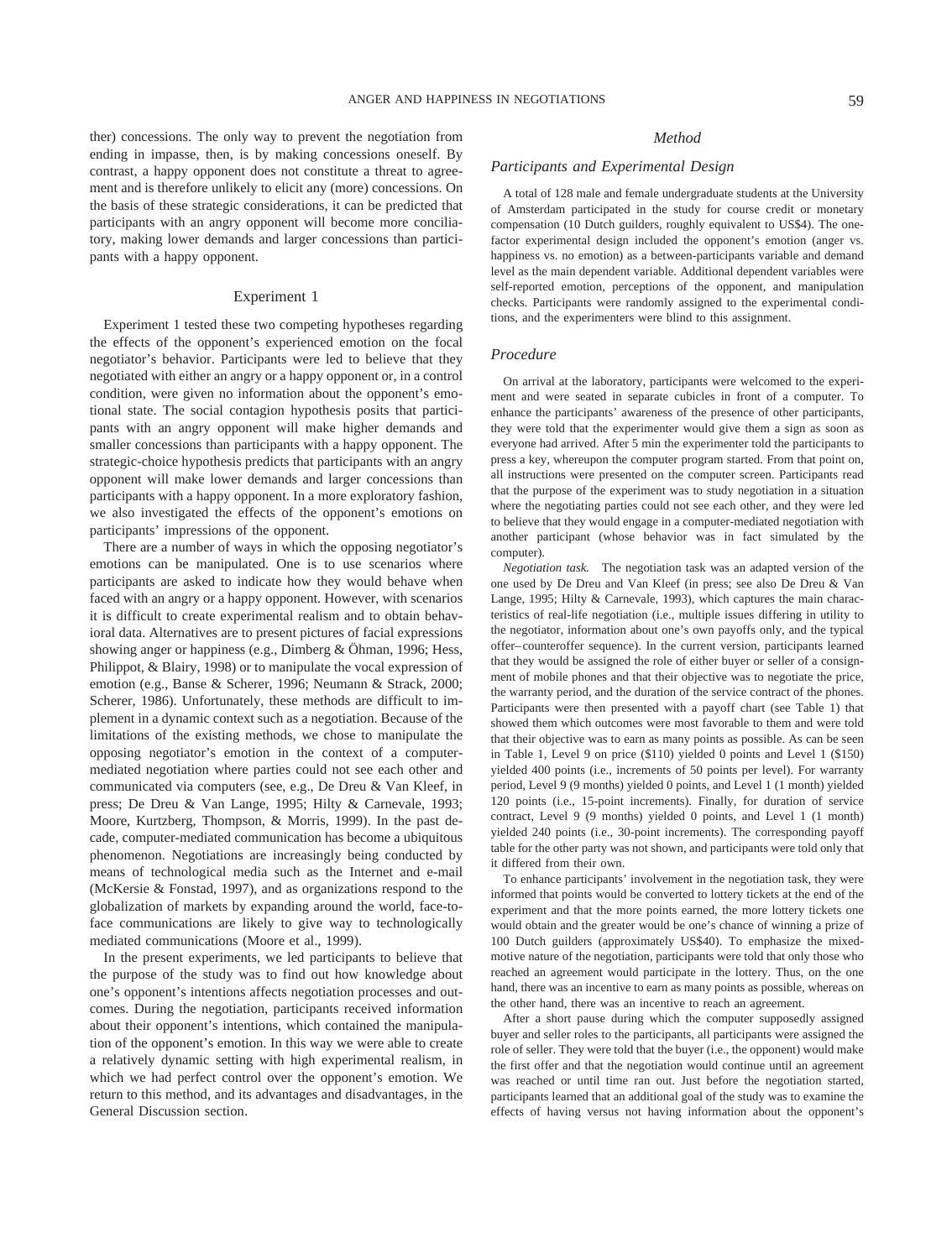| vv<br>۰,<br>M.<br>×<br>۰. |  |  |
|---------------------------|--|--|
|                           |  |  |
|                           |  |  |
|                           |  |  |

| Level | Price of phones                |        | Warranty period         |        | Service contract       |        |
|-------|--------------------------------|--------|-------------------------|--------|------------------------|--------|
|       | Price $(\text{\$})^{\text{a}}$ | Payoff | Warranty<br>(in months) | Payoff | Service<br>(in months) | Payoff |
|       | 150                            | 400    |                         | 120    |                        | 240    |
|       | 145                            | 350    |                         | 105    |                        | 210    |
|       | 140                            | 300    | 3                       | 90     |                        | 180    |
|       | 135                            | 250    |                         | 75     |                        | 150    |
|       | 130                            | 200    |                         | 60     |                        | 120    |
|       | 125                            | 150    | 6                       | 45     | h                      | 90     |
|       | 120                            | 100    |                         | 30     |                        | 60     |
|       | 115                            | 50     | δ                       | 15     |                        | 30     |
| 9     | 110                            |        | 9                       |        | 9                      |        |

Table 1 *Participants' Payoff Chart (Used in Experiments 1 and 3)*

<sup>a</sup> Prices in Dutch guilders were converted to U.S. dollars and rounded to the nearest \$5.

intentions. They read that the computer had randomly determined that they would receive information about the intentions of the opponent without the opponent knowing it and that the opponent would not receive information about their intentions.

After these instructions, the negotiation started and the buyer (i.e., the computer) made a first offer. Over the negotiation rounds the buyer proposed the following levels of agreement (for price–warranty–service): 8–7–8 (Round 1), 8–7–7 (Round 2), 8–6–7 (Round 3), 7–6–7 (Round 4),  $7-6-6$  (Round 5), and  $6-6-6$  (Round 6). Past research has shown that this preprogrammed strategy has face validity and is seen as intermediate in cooperativeness and competitiveness (De Dreu & Van Lange, 1995). A demand by the participant was accepted if it equaled or exceeded the offer the computer was about to make in the next round. Thus, for example, if the participant demanded 7–6–6 in Round 4, this demand was accepted by the computer because its next offer (in Round 5) would have been 7–6–6. If no agreement was reached after the sixth round, the negotiation was interrupted, because up to this point few participants suspect that they are playing against a computer, whereas after the sixth round such suspicion usually develops rapidly (De Dreu & Van Lange, 1995). Further, we wished to obtain measures of participants' emotions and perceptions during the negotiation, and we suspected that reaching agreement would strongly color such perceptions. Finally, from past research in our laboratory we know that participants who reach consensus before the sixth negotiation round usually do not take the task very seriously. Thus, following Tripp and Sondak (1992), participants who reached agreement before Round 6  $(n = 10)$  were excluded from the analyses. (Retaining those participants did not change the pattern of results reported below.)

*Manipulation of the opponent's emotion.* After the first, third, and fifth negotiation round, participants received information about "the intentions of the buyer," which contained the manipulation of the buyer's emotion. Participants had to wait for about a minute and a half while the buyer was supposedly asked to reveal what he or she intended to offer in the next round, and why. After this short wait, participants received the answer supposedly given by the buyer, which was presented in a separate box, in a different font, and which contained some typing errors in order to enhance experimental realism. The buyer's intentions were held constant across conditions and contained the buyer's intended offer for the next round. That is, after Round 1 the buyer wrote "I think I will offer 8–7–7," which would indeed be the buyer's next offer. The buyer's intention also contained an emotional statement that constituted the experimental manipulation. It was stressed that the buyer did not know that his or her "intentions" were revealed to the participant. This was done in order to lead participants to believe that they received information about the real emotions of the opponent, and not faked, inhibited, or exaggerated emotions.

Thus, participants were led to believe that the emotion statements they received reflected the emotions as experienced by the opponent at that time, and not emotions that were altered for self-presentational or strategic reasons.

The emotion statements were pretested in a pilot study involving 28 psychology students, none of whom participated in the main study. We tested eight statements reflecting anger and nine statements reflecting happiness using a within-participants design. The order of the 17 statements was randomized for each participant, and for each statement participants were asked to indicate on a 7-point scale how comprehensible they found the statement  $(1 = very incomprehensible, 7 = very comprehensible)$ *ble*) and to what extent they felt it reflected anger and happiness  $(1 = not$ *at all*,  $7 = to a great extent$ . We then selected those statements that had the highest scores on the emotion they were supposed to reflect and the lowest scores on the emotion that they were not supposed to reflect, provided that the statements did not differ with respect to comprehensibility. Ultimately, we selected three statements for each emotion. All selected statements were rated higher on the emotion they were supposed to express than on the emotion they were not supposed to express according to paired-sample *t* tests (all  $ts > 10$ , all  $ps < .01$ ). Further, one-sample *t* tests showed that there was a significant effect of all statements on the rating of the corresponding emotion (all  $ts > 10$ , all  $ps < .01$ ). Finally, pairedsample *t* tests revealed that the statements did not differ with respect to comprehensibility (all  $ts < 1$ ,  $ns$ ).

After the first negotiation round, participants in the angry opponent condition received the information "this offer makes me really angry," followed by the intention statement "I think I will offer 8–7–7," which was the same for all conditions. In the happy opponent condition, participants read "I am happy with this offer," followed by the same intention statement. In the control condition, participants only received the intention statement. After the third and fifth negotiation rounds participants again received an emotional statement and an intention. Table 2 displays all statements used in the experiment. Note that the intended offer always matched the true offer subsequently made by the opponent.

*Dependent measures.* The offers made by participants in each round were recorded and transformed into an index revealing the negotiator's total level of demand for each negotiation round (i.e., the number of points demanded in that round, summed across the three negotiation issues of price, warranty, and service; see Table 1). In addition, participants completed a postnegotiation questionnaire that contained manipulation checks and a number of items designed to measure participants' emotions and their impression of the opponent.

To check the adequacy of the manipulation of the opponent's emotion, participants were asked to indicate on a 7-point scale how angry, irritated,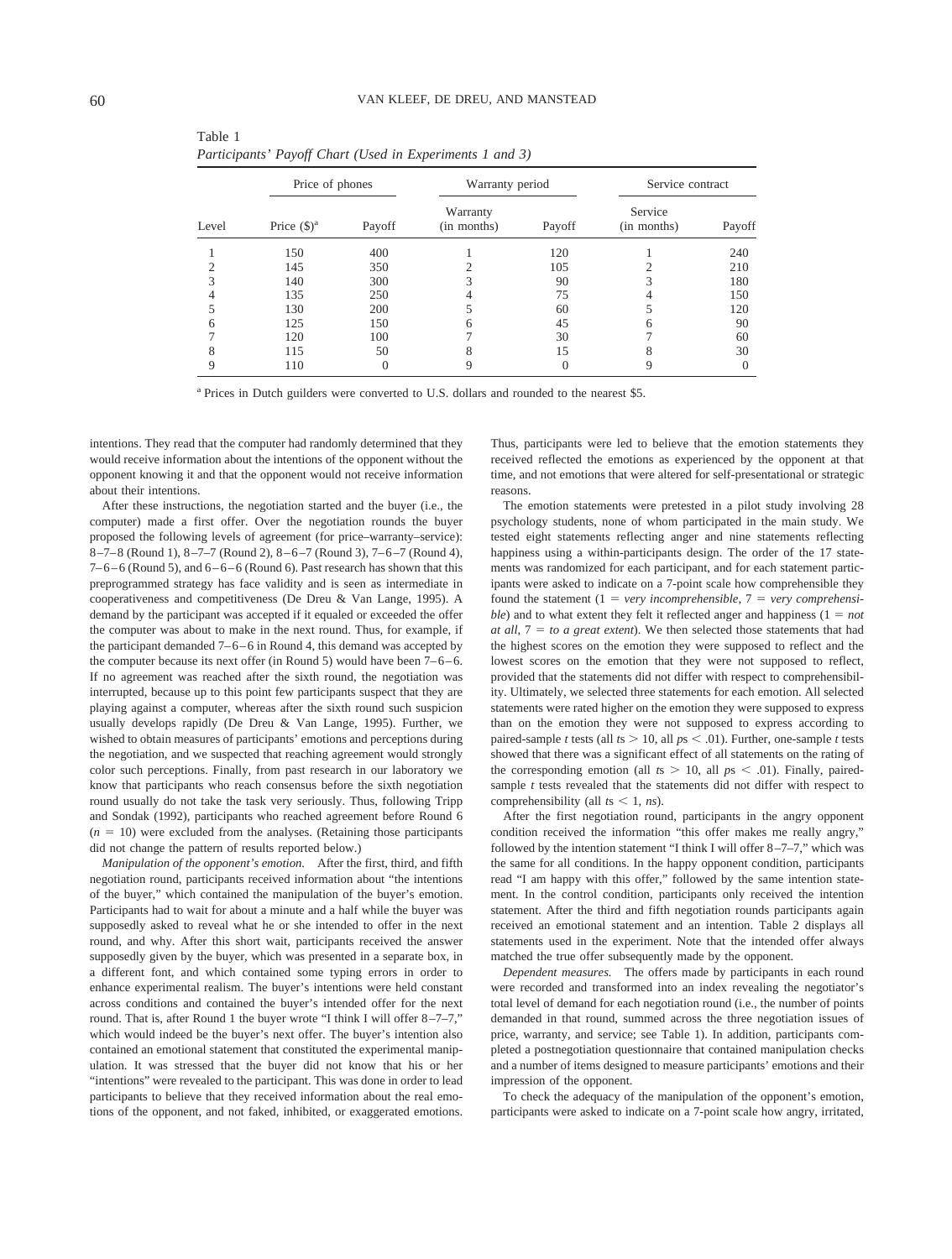| Opponent's emotion             | Statement                                                                                                                                                                           |  |  |  |  |
|--------------------------------|-------------------------------------------------------------------------------------------------------------------------------------------------------------------------------------|--|--|--|--|
| After Round 1                  |                                                                                                                                                                                     |  |  |  |  |
| Angry<br>Happy<br>Nonemotional | This offer makes me really angry, I think I will offer $x-y-z$ .<br>I am happy with this offer, I think I will offer $x-y-z$ .<br>I think I will offer $x-y-z$ .                    |  |  |  |  |
| After Round 3                  |                                                                                                                                                                                     |  |  |  |  |
| Angry<br>Happy<br>Nonemotional | This is really getting on my nerves. I am going to offer $x-y-z$ .<br>This is going pretty well so far. I am going to offer $x-y-z$ .<br>I am going to offer $x-y-z$ .              |  |  |  |  |
| After Round 5                  |                                                                                                                                                                                     |  |  |  |  |
| Angry<br>Happy<br>Nonemotional | I am going to offer $x-y-z$ , because this negotiation pisses me off.<br>I am going to offer $x-y-z$ , because I feel good about this negotiation.<br>I am going to offer $x-y-z$ . |  |  |  |  |

| Table 2                                                                    |  |
|----------------------------------------------------------------------------|--|
| Statements Used for the Manipulation of the Opponent's Experienced Emotion |  |

*Note.* Statements were pretested and have been translated from Dutch. Deliberate typing errors have been omitted. In Experiment 2, the opponent's offer was dependent on the concession size condition.  $x-y-z =$  the opponent's intended offer corresponded with the actual offer in the next round.

happy, and satisfied they thought their opponent had been during the negotiation. The items designed to measure perceived anger and irritation correlated substantially  $(r = .75)$  and were averaged into a single index of perception of the opponent's anger. Similarly, the items pertaining to happiness and satisfaction were combined into an index of perception of the opponent's happiness  $(r = .64)$ .

Participants' own emotions were measured with items pertaining to anger and happiness: "To what extent did you experience anger [happiness] during the negotiation?"  $(1 = not at all, 5 = to a great extent)$ . Finally, we assessed participants' impressions of the opponent: "I have developed a positive impression of the buyer"  $(1 = totally disagree, 5 = totally agree)$ .

#### *Results*

#### *Manipulation Checks*

If the manipulation of the opponent's emotion was successful, we should find an interaction between the opponent's emotion and the participant's rating of their opponent's emotion, such that ratings within each emotion condition are higher for the corresponding emotion than for the other emotion (a within-participants manipulation check) and that ratings between the emotion conditions are higher for the intended emotion than for the other emotion (a between-participants check). To test whether this was the case, we conducted a 3 (opponent's emotion: angry vs. nonemotional vs. happy)  $\times$  2 (participant's perception of opponent's emotion: angry vs. happy) analysis of variance (ANOVA), the latter variable being a within-participants factor.

Results showed the predicted interaction between the opponent's emotion and the participants' perception of the opponent's emotion,  $F(2, 115) = 65.68$ ,  $p < .01$ . From the means in Table 3, it can be seen that participants in the angry opponent condition rated their opponents as significantly more angry than did participants in the happy opponent or nonemotional opponent conditions. Similarly, participants with a happy opponent rated the opponent as happier than did participants with an angry or nonemotional opponent. Further, paired-sample *t* tests revealed that ratings within the different emotion conditions were higher for the intended emotion than for the other emotion: Participants in the angry opponent condition rated the opponent as more angry than happy,  $t(37) = 11.98$ ,  $p < .01$ , and those in the happy opponent condition rated the opponent as more happy than angry,  $t(39)$  = 3.91,  $p < .01$ . In the nonemotional opponent condition, no significant difference was found,  $t(39) < 1$ , *ns*. Together, these results indicate that the manipulation of the opponent's emotion was successful.

#### *Demand Level*

Demand level in Rounds 1–6 was analyzed using ANOVA with the opponent's emotion (anger vs. happiness vs. no emotion) as a

#### Table 3

*Participant's Perception of the Opponent's Emotion and Participant's Self-Reported Emotion as a Function of the Opponent's Experienced Emotion in Experiment 1*

|                    | Opponent's emotion            |                                     |                                     |  |  |  |
|--------------------|-------------------------------|-------------------------------------|-------------------------------------|--|--|--|
| Emotion            | Anger                         | <b>Happiness</b>                    | No emotion                          |  |  |  |
|                    |                               | Rating of opponent's emotion        |                                     |  |  |  |
| Anger<br>Happiness | $5.82_a$<br>1.53 <sub>c</sub> | $2.64_{\rm d}$<br>4.70 <sub>b</sub> | $3.65_{\circ}$<br>3.51 <sub>e</sub> |  |  |  |
|                    |                               | Rating of own emotion               |                                     |  |  |  |
| Anger<br>Happiness | $3.16_a$<br>2.13 <sub>b</sub> | 1.95 <sub>b</sub><br>$2.55_a$       | $2.48_{\rm b}$<br>$2.05_{\rm b}$    |  |  |  |

*Note.* Means not sharing a similar subscript differ at  $p < .05$ . Ratings of the opponent's emotion were given on a 7-point scale; ratings of own emotion were given on a 5-point scale.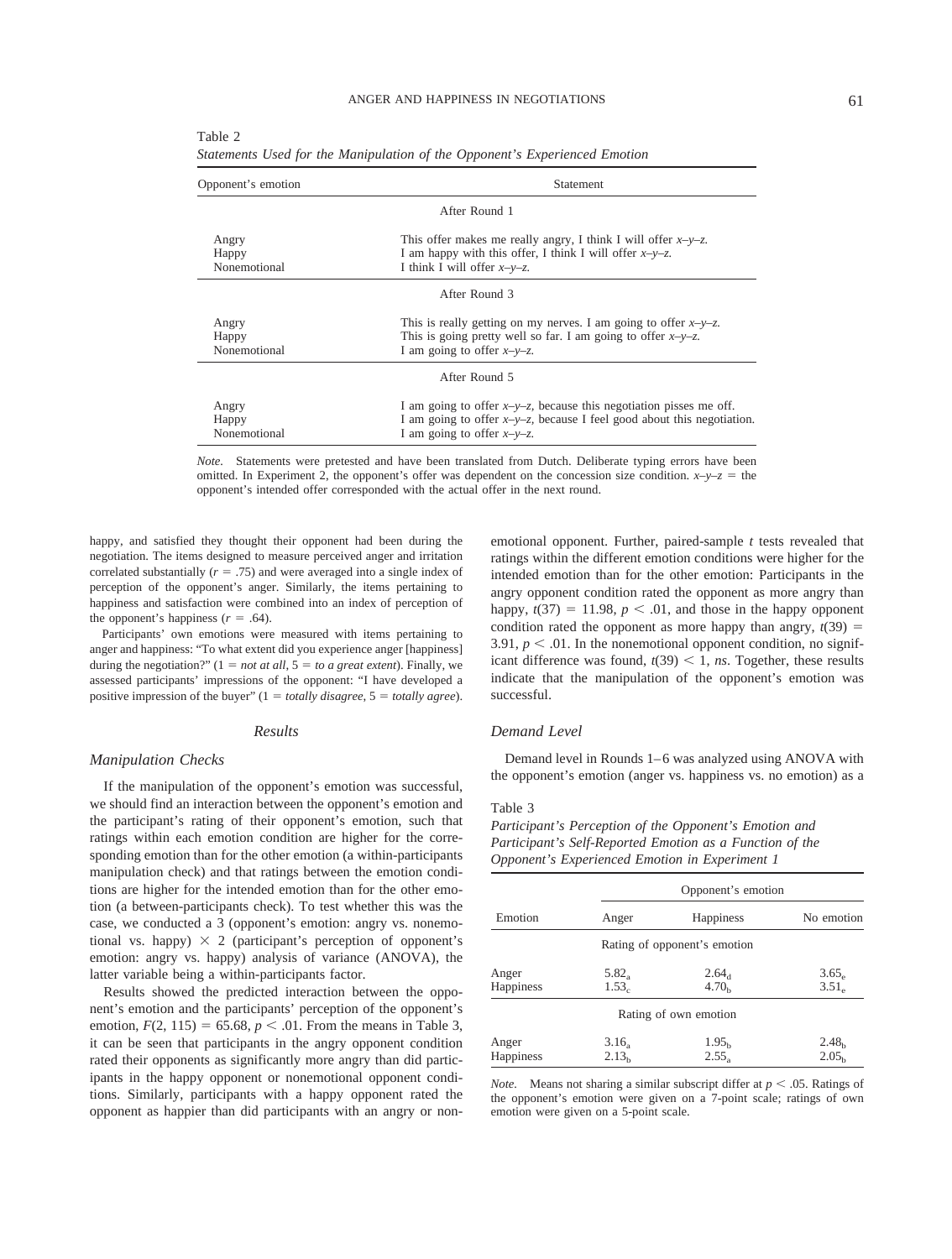between-participants variable and negotiation round  $(1-6)$  as a repeated-measures variable. This analysis revealed a significant main effect of negotiation round,  $F(5, 575) = 222.85$ ,  $p < .01$ , indicating that level of demand declined from Round 1 ( $M = 629$ ) to Round 6 ( $M = 462$ ). Results also showed a significant effect of the opponent's emotion,  $F(2, 115) = 5.66$ ,  $p < .01$ , showing that average demands were lower for participants who negotiated with an angry opponent  $(M = 490)$  compared with participants who dealt with a happy opponent  $(M = 553)$ . Participants with a nonemotional opponent occupied an intermediate position that differed only from the angry opponent condition  $(M = 540)$ .

The main effects of the opponent's emotion and negotiation round were qualified by a significant two-way interaction, *F*(10,  $575$ ) = 5.99,  $p < .01$ . As can be seen from Figure 1, the influence of the opponent's emotion became more apparent as the negotiation progressed. From the second round onward, the different conditions started to diverge, the effect becoming stronger in each round. From the fifth round onward, all three conditions differed significantly at  $p < .05$ . Participants with an angry opponent conceded most between the first and sixth negotiation rounds (distance traveled:  $M = 210$ ), followed by those with a nonemotional opponent (distance traveled:  $M = 173$ ). Highest demands and smallest concessions were made by participants with a happy opponent (distance traveled:  $M = 122$ ). This pattern of results is consistent with the strategic-choice perspective and inconsistent with the emotional-contagion perspective.

# *Participants' Emotions and Impression of the Opponent*

ANOVA showed that participants' own emotions were affected by their opponents' emotions. Participants who had negotiated with an angry opponent reported more anger than did participants who had negotiated with a happy or nonemotional opponent, *F*(2,  $115$ ) = 8.01,  $p < .01$ . Similarly, participants who had negotiated with a happy opponent reported more happiness than did participants who had negotiated with an angry or nonemotional opponent,  $F(2, 115) = 3.36$ ,  $p < .05$  (all means are displayed in Table



*Figure 1.* Demand level as a function of the opponent's emotion and negotiation round in Experiment 1.

3). These data suggest that in the course of the negotiation, social contagion occurred. The opponent's emotion also influenced the participants' impressions of the opponent. Participants developed more positive impressions of happy opponents ( $M = 3.55$ ) than of nonemotional opponents ( $M = 2.75$ ), who in turn were rated more positively than angry opponents  $(M = 1.68)$ ,  $F(2, 115) = 43.73$ ,  $p < .01$ .

### *Discussion*

The results of Experiment 1 pertaining to demand level and concession making support the strategic-choice hypothesis. Participants with an angry opponent placed lower demands and made larger concessions than did participants with a happy opponent, and participants with a nonemotional opponent took an intermediate position. Although our data pertaining to self-reported emotions suggest that social contagion occurred (participants with an angry opponent reported more anger, and participants with a happy opponent reported more happiness), the participants' emotions did not influence their negotiation behavior in the way that was predicted on the basis of the social contagion hypothesis. That is, happy participants did not behave more cooperatively than did angry participants.

There are a number of possible explanations why participants' emotions did not influence their negotiation behavior. One is that participants' emotions resulted from their own behavior rather than from the opponent's emotions. With an angry opponent, one decides to make relatively large concessions so as to avoid impasse, but this strategic choice also implies relatively low outcomes for oneself, which may be a source of frustration and irritation. Another possibility is that although social contagion occurred at the level of emotional experience, this did not translate into demands and concessions. We believe that the best way to interpret the current findings is that they do not refute the existence of social contagion processes in negotiation, but rather show that social contagion, if it occurs, can be overruled by strategic considerations. We return to this issue in more detail in the General Discussion.

# Experiment 2

Although the results of Experiment 1 favor the strategic-choice hypothesis over the social contagion hypothesis, we felt that more evidence was needed to firmly establish the effects. Therefore, the first objective of Experiment 2 was to replicate the major findings of Experiment 1 by showing that the effect of the opponent's emotion on participant's demands and concessions is not produced by the participant's emotions but rather by strategic considerations that cause participants to mismatch the opponent's anger with low demands and happiness with high demands. Thus, we predicted that although social contagion might occur, participants' emotions would not influence their negotiation behavior.

The second objective of Experiment 2 was to submit the strategic-choice reasoning to an additional test by examining whether the effect of the opponent's emotion would disappear when strategic considerations played a lesser role. If the effects of the opponent's emotion on demands and concessions are indeed caused by a process of strategic decision making on the part of the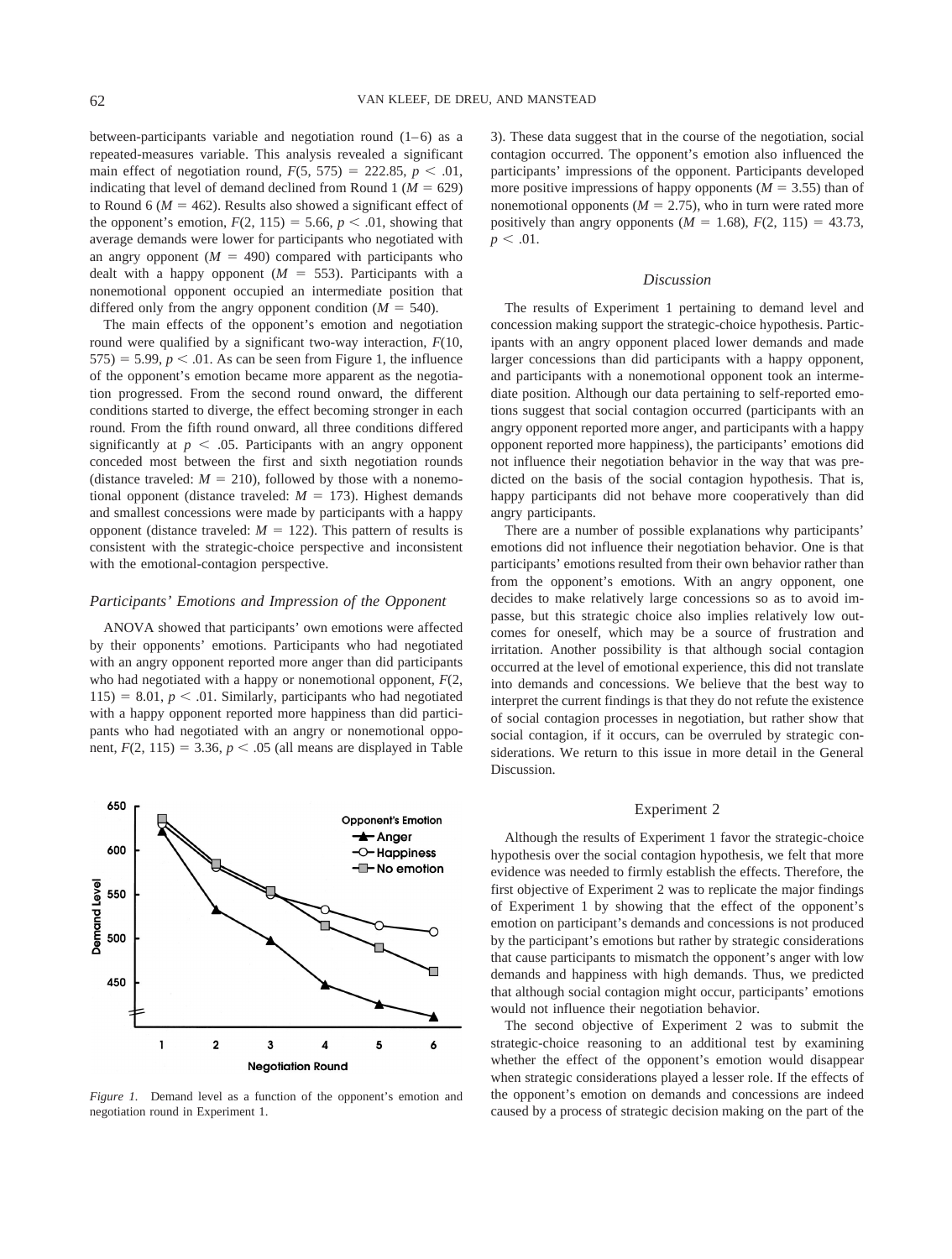focal negotiator, the impact of those emotions should be reduced if there is no need to consider them. For example, when the opponent makes large concessions, there is little need to take his or her emotions into account—settlement rather than impasse appears likely, and one can expect a relatively good deal for oneself. When the opponent makes small concessions, however, it is harder to get one's share. In this case, the strategic information that is provided by the opponent's emotion is a valuable asset and is more likely to be scrutinized and acted on. To test this prediction, we manipulated the opponent's emotion and the opponent's concession size and predicted that negotiators would be less influenced by the opponent's emotions when the opponent made large rather than small concessions.

The third goal of Experiment 2 was to examine more closely the process that underlies the effects of the opponent's emotion on demands and concessions. Although the results of Experiment 1 are consistent with the strategic-choice hypothesis, they do not speak directly to the process that causes the effect of the opponent's emotion. The findings obtained in Experiment 1 suggest that negotiators engage in tracking—that is, they use the opponent's emotion in their attempt to locate the opponent's limits and then adjust their behavior in accordance with the assumed location of those limits (cf. Pruitt, 1981). If the opponent is angry and is thought to have a high limit, negotiators will place less ambitious demands than when the opponent is happy and is thought to have a low limit (e.g., Chertkoff & Baird, 1971; Pruitt & Carnevale, 1993; Yukl, 1974a).

The results of Experiment 1 suggest that participants in our experiment monitored the opponent's emotions, tried to infer the location of the opponent's limits from these emotions, and used this information to form their negotiation strategy. Furthermore, our reasoning regarding the moderating effect of other's concession size suggests that the need to engage in tracking, and thus the attention that is paid to the other's emotion, is greater when the other makes small rather than large concessions. Therefore, we

predicted that participants would estimate the other's limit to be higher when the other was angry rather than happy, especially when the other made small rather than large concessions. Finally, we expected the effects of the other's emotions on the participant's demands and concessions to be mediated by the participant's appraisal of the other's limits.

### *Method*

# *Participants and Experimental Design*

Participants were 103 male and female undergraduate students at the University of Amsterdam who received course credit or monetary compensation (10 Dutch guilders, approximately US\$4 ) for participating, and were randomly assigned to the experimental conditions. The  $2 \times 3$  factorial design included the opponent's emotion (anger vs. happiness) and the opponent's concession size (small vs. moderate vs. large) as betweenparticipants variables and demand level as the main dependent variable. Additional dependent variables were participants' estimates of the opponent's limits, impression of the opponent, emotions, and manipulation checks.

# *Procedure*

The procedure was essentially the same as in Experiment 1. To be able to manipulate the opponent's concession size symmetrically, we expanded the original 9-level negotiation task to a 15-level task and made all three issues equally valuable. Thus, the negotiation consisted of three issues, each with 15 possible levels of agreement (see Table 4 for details). As in Experiment 1, participants who reached agreement before Round 6 (*n* 10) were excluded from the analyses. (Including these participants in the analyses did not change the pattern of results.)

*Manipulation of the opponent's emotion.* The manipulation of the opponent's emotion was the same as in Experiment 1, except that the intention statements had to be adjusted to match the opponent's offer in the following round. Thus, after Round 1 the buyer wrote "I think I will offer  $[14–15–14$  or  $14–14–13$  or  $13–14–12$ ]," the intended offer depending on the concession size condition (cf. Table 5). Likewise, after the third round

Table 4 *Participants' Payoff Table in Experiment 2*

|                | Price of phones |          | Warranty period         |        | Service contract       |        |
|----------------|-----------------|----------|-------------------------|--------|------------------------|--------|
| Level          | Price $(\$)^a$  | Payoff   | Warranty<br>(in months) | Payoff | Service<br>(in months) | Payoff |
|                | 175             | 280      |                         | 280    |                        | 280    |
| $\overline{2}$ | 170             | 260      | $\overline{c}$          | 260    | $\overline{2}$         | 260    |
| 3              | 165             | 240      | 3                       | 240    | 3                      | 240    |
| 4              | 160             | 220      | 4                       | 220    | 4                      | 220    |
| 5              | 155             | 200      | 5                       | 200    | 5                      | 200    |
| 6              | 150             | 180      | 6                       | 180    | 6                      | 180    |
| 7              | 145             | 160      |                         | 160    | 7                      | 160    |
| 8              | 140             | 140      | 8                       | 140    | 8                      | 140    |
| 9              | 135             | 120      | 9                       | 120    | 9                      | 120    |
| 10             | 130             | 100      | 10                      | 100    | 10                     | 100    |
| 11             | 125             | 80       | 11                      | 80     | 11                     | 80     |
| 12             | 120             | 60       | 12                      | 60     | 12                     | 60     |
| 13             | 115             | 40       | 13                      | 40     | 13                     | 40     |
| 14             | 110             | 20       | 14                      | 20     | 14                     | 20     |
| 15             | 105             | $\theta$ | 15                      | 0      | 15                     | 0      |

<sup>a</sup> Prices in Dutch guilders were converted to U.S. dollars and rounded to the nearest \$5.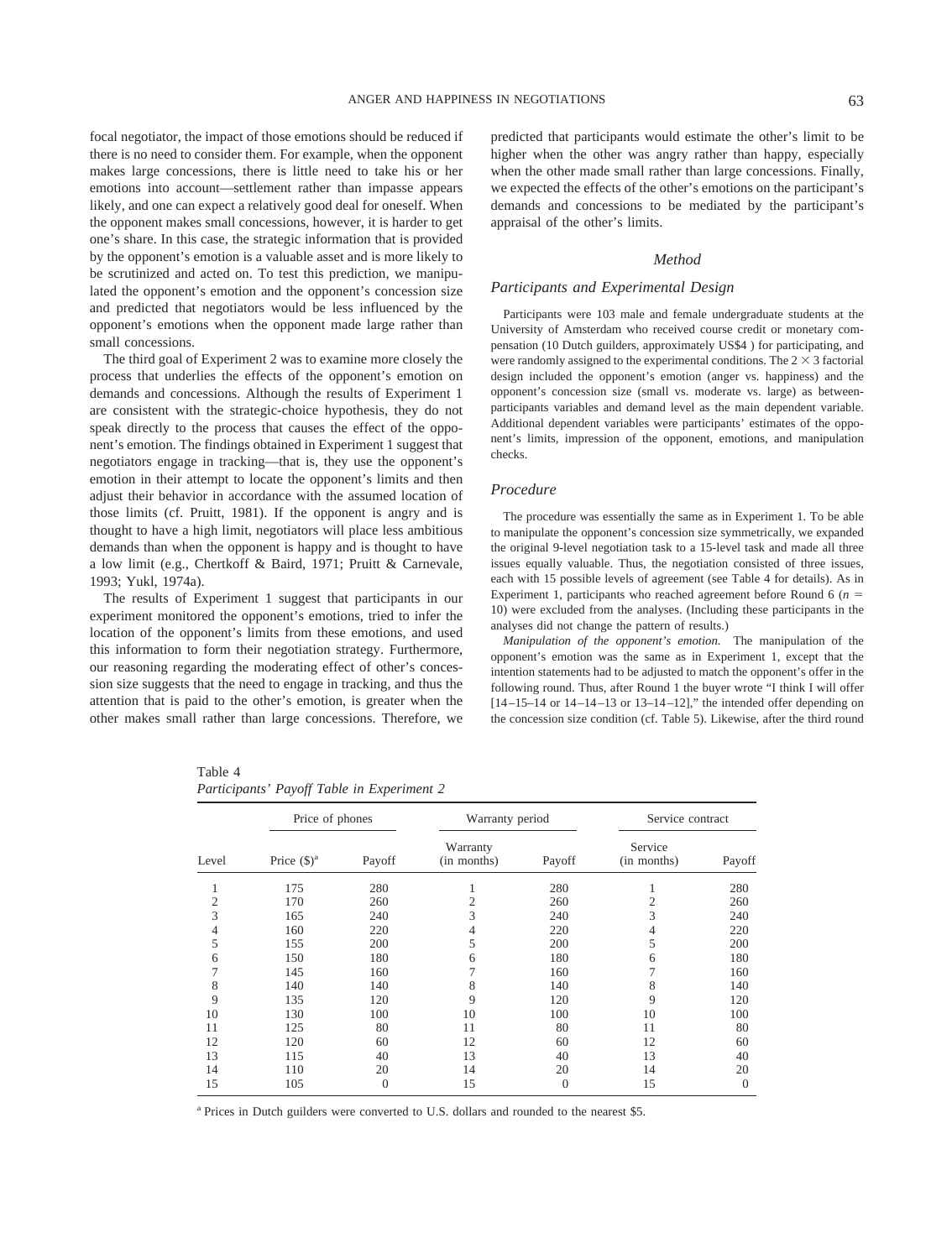|                | Small          |            |                | Moderate   | Large          |            |  |
|----------------|----------------|------------|----------------|------------|----------------|------------|--|
| Round          | Offer          | Concession | Offer          | Concession | Offer          | Concession |  |
|                | $15 - 15 - 14$ | $-1$       | $14 - 15 - 14$ | $-2$       | $14 - 15 - 13$ | -3         |  |
| 2              | $14 - 15 - 14$ | $-1$       | $14 - 14 - 13$ | $-2$       | $13 - 14 - 12$ | $-3$       |  |
| 3              | $14 - 14 - 14$ | $-1$       | $13 - 13 - 13$ | $-2$       | $12 - 12 - 12$ | $-3$       |  |
| $\overline{4}$ | $14 - 14 - 13$ | $-1$       | $12 - 13 - 12$ | $-2$       | $11 - 12 - 10$ | -3         |  |
| 5              | $13 - 14 - 13$ | $-1$       | $12 - 12 - 11$ | $-2$       | $10 - 11 - 9$  | -3         |  |
| 6              | $13 - 14 - 12$ | $-1$       | $11 - 12 - 10$ | $-2$       | $9 - 10 - 8$   | -3         |  |

Table 5 *Manipulation of the Opponent's Concession Size (Experiment 2)*

*Note.* In the small-concessions conditions the opponent conceded one unit per round, in the moderateconcessions conditions the opponent conceded two units per round, and in the large-concessions conditions the opponent conceded three units per round.

the buyer stated "I am going to offer  $[14-14-13$  or  $12-13-12$  or  $11-12-$ 10]," and after the fifth round the buyer wrote "I am going to offer [13–14–12 or 11–12–10 or 9–10–8]." In this way, the intended offer always matched the offer subsequently made by the opponent.

*totally agree*), which were averaged into a single index of perceived concessions ( $\alpha = .81$ ).

### *Results*

# *Manipulation Checks*

*Manipulation of the opponent's concession size.* The opponent's concession size was systematically varied using noncontingent preprogrammed concession strategies (see Table 5). In the small-concessions condition, the opponent conceded 1 unit in each round. Thus, in this condition the opponent's opening offer was 15–15–14 (representing a 1-unit concession from the maximum payoff of 15–15–15), and the offer in the sixth and last round was 13–14–12 (i.e., 6 units below 15–15–15). In the moderate-concessions condition the opponent conceded 2 units per round, offering  $14-15-14$  (minus 2 units) in the first round, and  $11-12-10$ in the sixth round (minus 12 units). Finally, in the large-concessions condition the opponent conceded 3 units per round, starting with 14–15–13 (minus 3 units), and finishing with 9–10–8 (minus 18 units). Similar preprogrammed concession patterns have been successfully used in prior research (see, e.g., De Dreu & Van Lange, 1995; Hilty & Carnevale, 1993; Smith et al., 1982).

*Dependent measures.* Participants' estimates of the opponent's limits were measured with three items, one for each issue ("What do you think was the buyer's lowest acceptable level of agreement on [price/warranty/ service]?"). Responses could range from 1 (indicating an extremely low limit) to 15 (indicating an extremely high limit; see Table 4). Appraisals of the opponent's limits on the three issues were highly correlated and were therefore averaged into a single index of appraisal of the opponent's limit  $(\alpha = .91)$ .

Impression of the opponent was measured with 11 items pertaining to the opponent's honesty, trustworthiness, morality, competitiveness, hostility, cooperativeness, reasonableness, stubbornness, friendliness, and general mood and impression (e.g., "During the negotiation, the buyer made a hostile impression"; "I have developed a positive impression of the buyer";  $1 =$  *totally disagree*,  $7 =$  *totally agree*). Negatively framed items were reverse scored, and the items were combined into an impression scale ( $\alpha$  = .92). Participants' own emotions were measured with 8 items, 3 pertaining to happiness ( $\alpha = .81$ ), and 5 pertaining to anger ( $\alpha = .87$ ).

To check the adequacy of the manipulation of the opponent's emotion, participants were asked to indicate on a 7-point scale how angry, irritated, bad-tempered, happy, satisfied, and pleased they thought their opponent had been during the negotiation. The first three items were combined into a single index of perception of the opponent's anger ( $\alpha$  = .94), and the latter three were combined into an index of the opponent's happiness ( $\alpha$  = .95). The concession size manipulation was checked with four items (e.g., "In the course of the negotiation, the buyer made large concessions"; "During the negotiation the buyer stood firm";  $1 = totally disagree, 7 =$ 

*Opponent's emotion.* The manipulation of the opponent's emotion was checked in the same way as in Experiment 1. Results revealed a significant interaction between the opponent's emotion and the participant's perception of the opponent's emotion, *F*(1, 91) = 960.94,  $p < .01$ . Participants in the angry opponent condition rated their opponents as significantly more angry  $(M = 5.92)$ than did participants in the happy opponent condition  $(M = 1.69)$ , and participants with a happy opponent rated the opponent as happier  $(M = 5.21)$  than did participants with an angry opponent  $(M = 1.80)$ . Paired-sample *t* tests showed that ratings within the different emotion conditions were indeed higher for the intended emotion than for the other emotion: Participants in the angry opponent condition rated the opponent as more angry than happy  $(M = 5.92 \text{ vs. } M = 1.80), t(50) = 24.85, p < .01, \text{ and participants}$ in the happy opponent condition rated the opponent as more happy than angry ( $M = 5.21$  vs.  $M = 1.69$ ),  $t(41) = 19.31, p < .01$ .

*Opponent's concession size.* ANOVA revealed a significant main effect of the opponent's concession size on the perceived concessions scale,  $F(2, 90) = 5.64$ ,  $p < .01$ , showing that participants in the large-concessions condition reported larger concessions  $(M = 3.63)$  than did those in the small-concessions condition  $(M = 2.53)$ . Participants in the moderate-concessions condition occupied an intermediate position  $(M = 2.91)$ , differing from the large-concessions condition ( $p < .05$ ) but not from the smallconcessions condition.

### *Demand Level*

Demands in Rounds 1–6 were submitted to a 2 (opponent's emotion: anger vs. happiness)  $\times$  3 (opponent's concession size: small vs. moderate vs. large) mixed-model ANOVA, with the opponent's emotion and concession size as between-participants variables and demands in Rounds 1–6 as a repeated-measures variable. First of all, this analysis yielded a main effect of negotiation round,  $F(5, 435) = 154.02$ ,  $p < .01$ , indicating that partic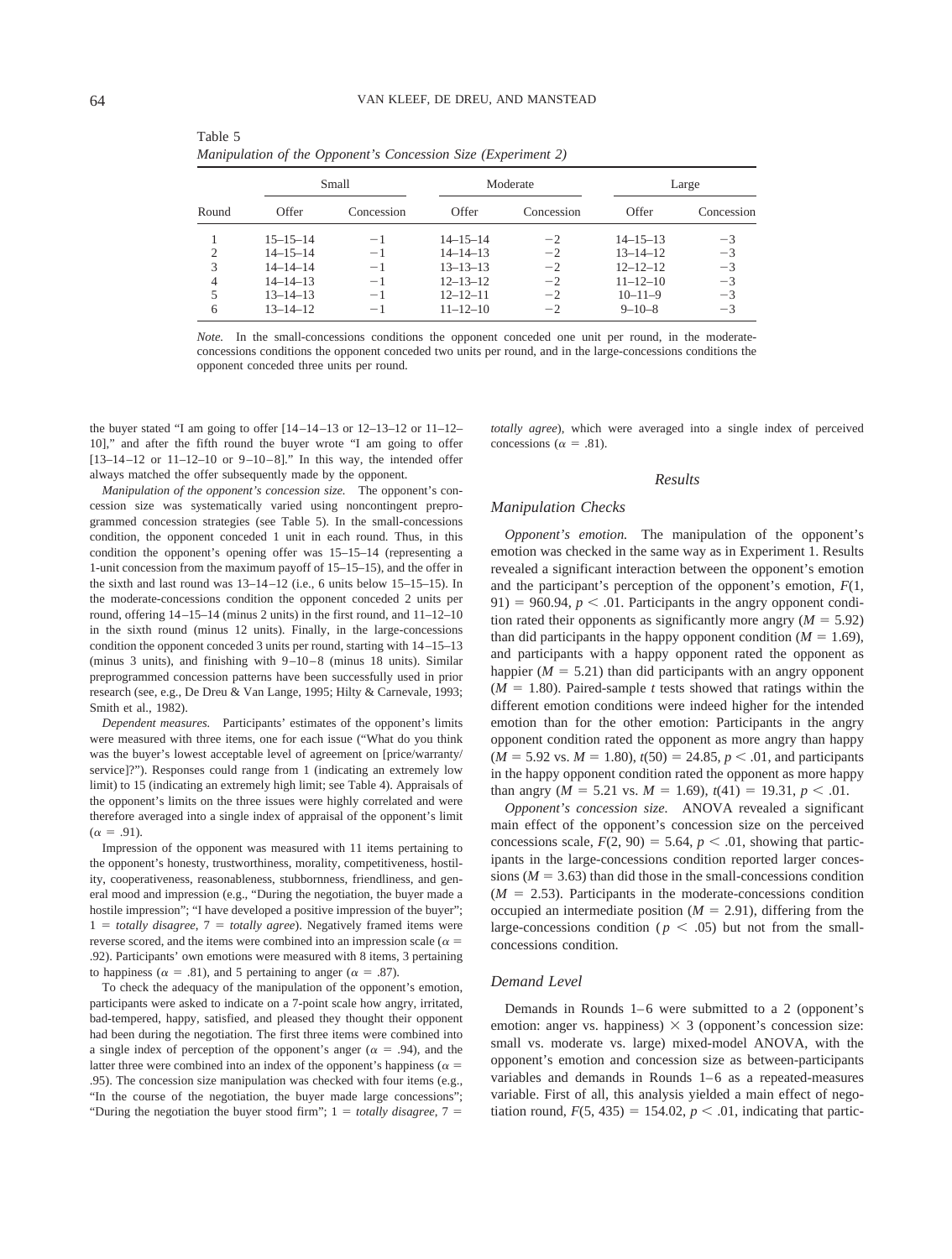ipants' demands declined over time (the average demands in Rounds 1 and 6 were 762 and 580, respectively).

Secondly, the analysis revealed a significant multivariate main effect of the opponent's emotion on demands in Rounds 1–6, *F*(1,  $87) = 5.37, p < .03$ . Replicating the results of Experiment 1, participants with an angry opponent placed lower average demands  $(M = 634)$  than did participants with a happy opponent  $(M = 682)$ .

Thirdly, we found a significant interaction between the opponent's emotion and negotiation round,  $F(5, 435) = 10.47$ ,  $p < .01$ . As in Experiment 1, the effect of the opponent's emotion became more apparent as the negotiation progressed, causing participants in the different conditions to diverge more after each consecutive round. Consistent with the strategic-choice hypothesis, participants with an angry opponent conceded significantly more between the first and sixth negotiation rounds (distance traveled:  $M = 222$ ) than did participants who negotiated with a happy opponent (distance traveled:  $M = 131$ ). The interaction between concession size and negotiation round was not significant,  $F(10, 435) < 1$ , *ns*.

Fourthly, and most important, we obtained a significant threeway interaction between the opponent's emotion, the opponent's concession size, and negotiation round,  $F(10, 435) = 2.03$ ,  $p \le$ .03, indicating that the interactive effect of the opponent's emotion and negotiation round on level of demand was moderated by the opponent's concession size. This three-way interaction is displayed in Figure 2. Simple-effects analysis revealed a highly significant interaction between emotion and negotiation round for participants in the small-concessions condition,  $F(5, 435) = 10.33$ ,  $p < .01$ . For participants in the moderate-concessions condition, the Emotion  $\times$  Round interaction was weaker but still significant,  $F(5, 445) = 2.22, p < .05$ , whereas in the large-concessions condition the interaction was truly nonsignificant,  $F(5, 435)$  = 1.49, *ns*. Thus, as predicted, the effect of the opponent's emotion is reduced when the opponent makes large concessions.

To facilitate mediation analysis (see below) we also analyzed the demand level data by calculating a *distance-traveled index* (demand in Round 1 minus demand in Round 6; for discussions, see De Dreu, Koole, & Oldersma, 1999; Pruitt, 1981). This distance-traveled index yielded results similar to those described above. A main effect of the opponent's emotion showed that participants with an angry opponent conceded more between the first and sixth round  $(M = 222)$  than did participants with a happy opponent ( $M = 131$ ),  $F(1, 87) = 18.48$ ,  $p <$ .01, and a marginally significant interaction showed that this effect was moderated by the opponent's concession size,  $F(2, 87) = 2.84$ ,  $p \leq 0.07$ . Simple-effects analyses revealed that participants whose opponents made small concessions were strongly influenced by the opponent's emotions,  $F(1, 87) = 18.08$ ,  $p < .01$ . The effect of the opponent's emotion was somewhat weaker for participants whose opponents made moderate concessions,  $F(1, 87) = 4.05$ ,  $p <$ .05, and nonsignificant for those whose opponents made large concessions,  $F(1, 87) = 1.21$ , *ns*. Cell means pertaining to this interaction are displayed in Table 6.

# *Appraisal of the Opponent's Limits*

ANOVA revealed a main effect of the opponent's concession size on appraisal of the opponent's limit, showing that participants



*Figure 2.* Demand level as a function of the opponent's emotion, the opponent's concession size, and negotiation round in Experiment 2.

with an opponent who made large concessions judged the opponent's limit to be lower ( $M = 7.03$ ) than did participants with an opponent who made moderate concessions  $(M = 8.21)$  or small concessions ( $M = 8.23$ ),  $F(2, 87) = 4.70$ ,  $p < .02$ . More important, ANOVA showed a significant main effect of the opponent's emotion on appraisal of the opponent's limit,  $F(1, 87) = 8.38$ ,  $p <$ 

# **Small Concessions**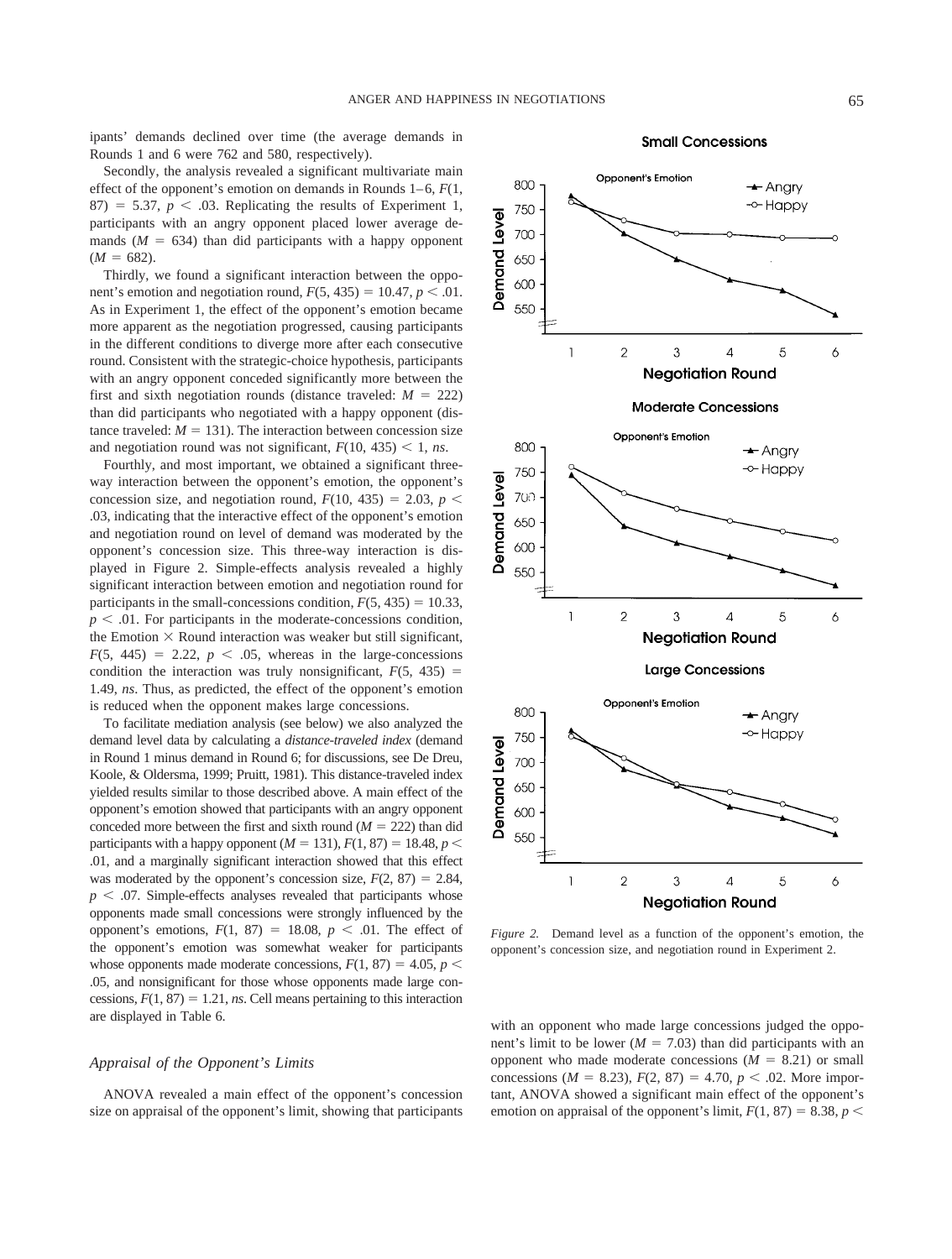| Appraisal of the Opponent's Limit and Distance Traveled as a Function of the Opponent's |  |  |  |  |
|-----------------------------------------------------------------------------------------|--|--|--|--|
| Emotion and Concession Size (Experiment 2)                                              |  |  |  |  |

|                                                 |                     | Opponent's concession size           |                           |                          |                                 |                  |  |
|-------------------------------------------------|---------------------|--------------------------------------|---------------------------|--------------------------|---------------------------------|------------------|--|
| Measure                                         |                     | Small                                |                           | Moderate                 |                                 | Large            |  |
|                                                 | Anger               | <b>Happiness</b>                     | Anger                     | <b>Happiness</b>         | Anger                           | Happiness        |  |
| Appraisal of other's limit<br>Distance traveled | $8.98_a$<br>$240_a$ | 7.17 <sub>b</sub><br>73 <sub>h</sub> | 8.38.<br>219 <sub>2</sub> | 8.06<br>146 <sub>b</sub> | $7.50_{\circ}$<br>$208_{\circ}$ | $7.38_a$<br>166, |  |

*Note.* Means within each of the concession conditions with a different subscript differ at  $p < .05$ . Appraisal of the opponent's limit ranged from 1 (indicating a low limit) to 15 (indicating a high limit). Distance traveled represents the amount of points conceded between the first and the sixth negotiation round.

.01. As predicted, angry opponents' limits were judged to be higher ( $M = 8.27$ ) than were happy opponents' limits ( $M = 7.29$ ).<sup>1</sup>

Table 6

The interaction between the opponent's emotion and concession size did not reach statistical significance,  $F(2, 87) = 1.35$ , *ns*. However, Rosenthal and Rosnow (1984) have argued that an omnibus interaction test is highly conservative and is not informative when the experimental design involves more than two levels for one or more independent variables (as in the current case). We therefore tested the effects of the opponent's emotion within each of the concessions conditions using simple-effects analyses.<sup>2</sup> Consistent with our theorizing, these analyses revealed that participants' estimates of the opponent's limits were only influenced by the opponent's emotion when the opponent made small concessions,  $F(1, 89) = 7.74$ ,  $p < .01$ , and not when the opponent made moderate,  $F(1, 89) = 1.63$ , *ns*, or large,  $F(1, 89) < 1$ , *ns*, concessions. As can be seen in Table 6, participants estimated the opponent's limit to be higher when the opponent was angry rather than happy, but only when the opponent made small rather than moderate or large concessions.

#### *Mediation Analysis*

The strategic-choice hypothesis posits that anger induces concessions because it affects negotiators' appraisals of the other's limits. So far, we have shown that anger elicits lower demands and larger concessions than does happiness and that anger and happiness influence participants' estimates of the other's limits in the expected direction. Furthermore, and consistent with the strategicchoice perspective, these effects were especially manifest in the small-concessions condition and absent in the large-concessions condition. Thus, to test whether the opponent's emotion indeed influences participants' concessions through their effect on the participant's appraisal of the opponent's limit, we conducted mediated regression analyses within the small-concessions condition, with the opponent's emotion as the independent variable, the distance-traveled index as the dependent variable, and appraisal of the opponent's limit as the mediator.

To establish mediation, the following conditions should be satisfied (see Baron & Kenny, 1986). First, the independent variable (opponent's emotion) should affect the dependent variable (distance traveled). Second, the independent variable should affect the proposed mediator (appraisal of opponent's limit). Third, the mediator should be correlated with the dependent variable. Fourth, to establish full mediation, the effect of the independent variable on the dependent variable when controlling for the mediator should be nonsignificant. If the effect of the independent variable on the dependent variable at Step 4 continues to be significant but is substantially reduced, partial mediation is indicated.

Consistent with the mediational model, we found a significant regression of the opponent's emotion on distance traveled ( $\beta$  = .57,  $p < .01$ ) and a significant regression of the opponent's emotion on appraisal of the opponent's limit ( $\beta = .40, p < .03$ ). Adding appraisal of the other's limit as a covariate produced a significant regression of appraisal of the other's limit on distance traveled ( $\beta = .57$ ,  $p < .01$ ) and reduced the effect of other's emotion on distance traveled to  $\beta = .34$  ( $p < .05$ ). These data indicate that the effect of the opponent's emotion on distance traveled is partially mediated by appraisal of the opponent's limit (cf. Baron & Kenny, 1986). Furthermore, the reduction of the direct path from other's emotion to distance traveled when controlling for appraisal of other's limit was significant ( $z = 2.67$ ,  $p <$ .01; see Kenny, Kashy, & Bolger, 1998; for an updated version of the formula, see D. A. Kenny's Web site at http://users.rcn.com/ dakenny/mediate.htm). Thus, in the small-concessions condition, appraisal of other's limit mediated the effects of other's emotions on participant's demands. In the moderate and large concessions conditions, mediation was neither predicted nor found.

#### *Participants' Emotions and Impression of the Opponent*

As in Experiment 1, ANOVA showed a significant effect of the opponent's emotion on participants' emotions. Suggestive of social contagion, participants with a happy opponent felt happier than did those with an angry opponent ( $M = 3.26$  vs.  $M = 2.73$ ),  $F(1, 87) = 10.84$ ,  $p < .01$ , and participants with an angry opponent felt angrier than did those with a happy opponent  $(M = 2.30 \text{ vs.})$  $M = 1.62$ ,  $F(1, 87) = 13.93$ ,  $p < .01$ .

ANOVA also revealed a main effect of the opponent's emotion on the participant's impression of the opponent,  $F(1, 87)$  =

 $<sup>1</sup>$  In line with this pattern, judgment of the opponent's concession magnitude</sup> was not only influenced by the opponent's concession size (see manipulation check), but also by the opponent's emotion. Participants with a happy opponent judged the opponent's concessions to be larger  $(M = 3.69)$  than did those with an angry opponent ( $M = 2.48$ ),  $F(1, 87) = 27.71$ ,  $p < .01$ .

<sup>2</sup> We used simple-effects analyses to maintain analytical consistency across experiments. However, a contrast analysis yielded similar results.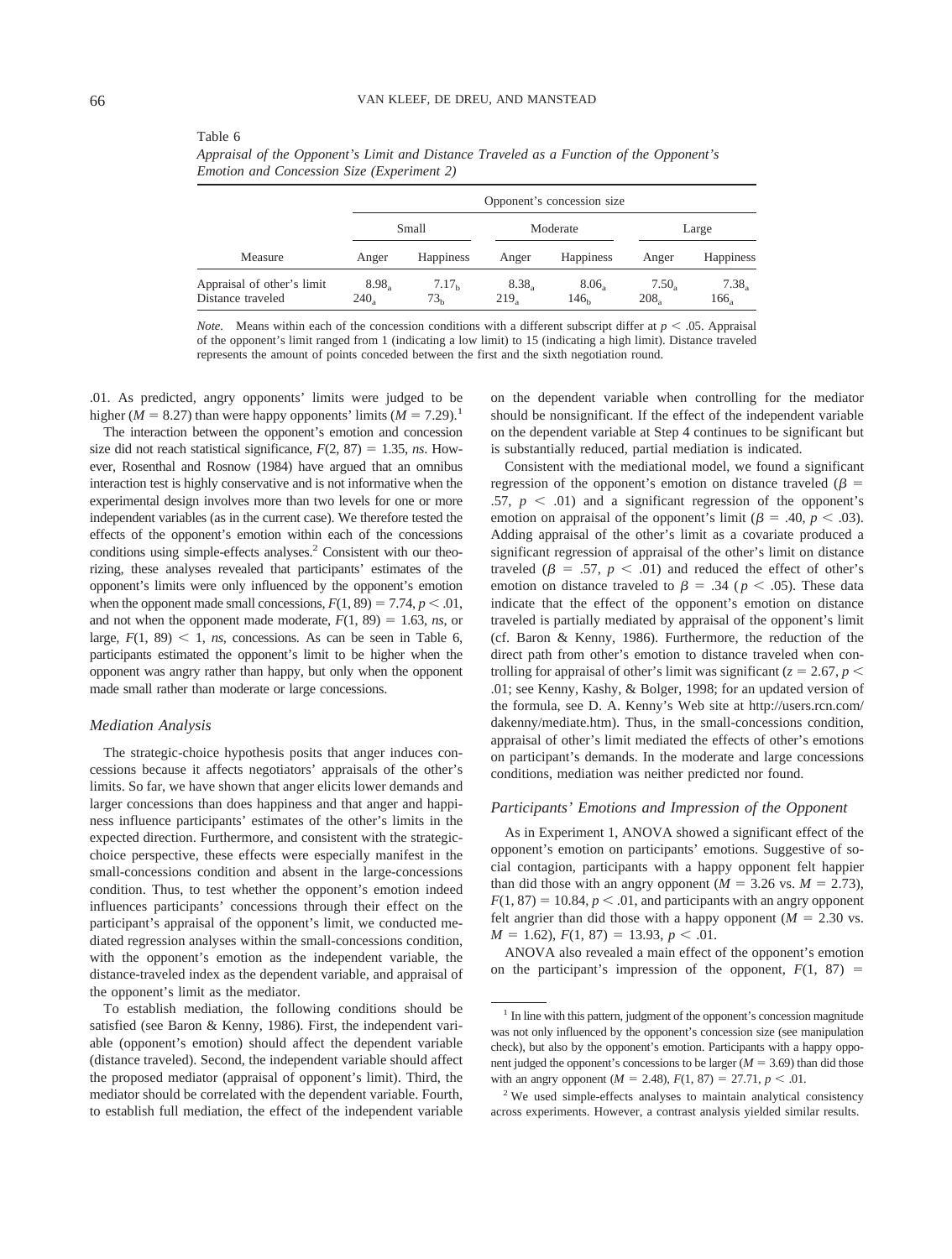175.68,  $p < .01$ , showing that participants developed more positive impressions of happy opponents than of angry opponents  $(M = 5.02$  and  $M = 2.80$ , respectively). We also found a main effect of the opponent's concession size on impression,  $F(2, 87) =$ 3.88,  $p < .03$ , which revealed a similar pattern. Participants in the large-concessions condition developed more positive impressions of the opponent than did those in the small-concessions condition  $(M = 4.06$  and  $M = 3.51$ , respectively), and participants in the moderate-concessions condition took an intermediate position that did not differ significantly from the other conditions  $(M = 3.82)$ . There was no interaction between the opponent's emotion and concession size,  $F(2, 87) < 1$ , *ns*.

### *Discussion*

The findings of Experiment 2 are consistent with those of Experiment 1 and provide additional support for the strategicchoice hypothesis in three ways. First, the results of Experiment 1 were replicated: Participants with an angry opponent placed lower demands and made smaller concessions than did participants with a happy opponent. Although the data suggest that participants "caught" their opponent's emotions (i.e., social contagion), the resulting emotions did not influence their negotiation behavior.

Second, the emotion effect was shown to be moderated by the opponent's concession size. Participants whose opponents made small concessions were strongly influenced by the opponent's emotion, whereas those whose opponents made large concessions were unaffected. This finding shows that the effect of the opponent's emotion only occurs when it is in the negotiator's strategic interest to act on the other's emotion. If there is no need to take the other's emotion into consideration, the emotion effect is absent.

Third, the effect of the opponent's emotion in the smallconcessions condition was mediated by participants' appraisals of the opponent's limits, a finding that is strongly indicative of tracking. In sum, the results of Experiment 2 provide cumulative support for the strategic-choice hypothesis and render the social contagion hypothesis less plausible by showing that it is negotiators' strategic thinking, not their emotional reactions, that is responsible for the effects of the opponent's emotions on demands and concession making. Finally, Experiment 2 replicated the findings concerning participants' impressions of the opponent, showing that participants with a happy opponent developed a more favorable impression of the opponent than did those with an angry opponent.

# Experiment 3

So far we have focused on the effects of knowledge of the opponent's experienced emotions on the focal negotiator's behavior. The strong support for the strategic-choice perspective poses the question of whether participants in the first two experiments acted on the other's genuine emotions or on what they suspected to be strategic considerations. Although we took great effort to ensure that participants believed that the opponent did not know that his or her emotion statements would be revealed to the participant, we did not explicitly contrast this condition with a situation in which the opponent knowingly communicated emotion statements toward the recipient. The main objective of Experiment 3 was to explore this issue in more detail.

Besides the methodological issue noted above, studying genuine emotion in conjunction with communicated emotion is of theoretical importance. In real life, negotiators are often confronted with their opponents' communicated emotions, which do not necessarily reflect their true feeling states. In some situations people try to suppress their emotions for selfpresentational reasons (see DePaulo, 1992) or because they believe that it is inappropriate to experience (Hochschild, 1983) or express (Ekman & Friesen, 1969b) these emotions. In negotiations, individuals may even strategically alter or feign emotions in an attempt to influence their opponents (e.g., Barry, 1999; Thompson et al., 1999).

The fact that negotiators may suppress, hide, or fake emotions is not to say that the opponent's experienced emotions always remain unknown. In fact, there are a number of ways in which negotiators become aware of the emotions their opponent experiences. First, the opponent's experienced emotion may "leak" from his or her nonverbal (Ekman & Friesen, 1969a) or vocal (Manstead, Wagner, & MacDonald, 1984; Scherer, Feldstein, Bond, & Rosenthal, 1985) expressions. Second, a negotiator may learn about the opponent's experienced emotions from secondary sources of information, such as conversations with a third party, press conferences, newspaper articles, and the like. Third, an experienced negotiator should be able to make an educated guess as to which emotions the opponent is likely to experience given the particularities of the situation. Thus, given that negotiators often have information about both the experienced and the communicated emotions of the opponent, a logical next step is to investigate how experienced and knowingly communicated emotions interact to influence the focal negotiator's behavior.

A key difference between experienced and knowingly communicated emotions is that communicated emotions are directed toward the recipient. Experienced and communicated emotions can therefore be expected to have different effects on behavior. In a strategic setting like negotiation, the opponent's true emotion provides strategically useful information about his or her degree of satisfaction with the present state of affairs. As was shown in Experiments 1 and 2, this kind of information is likely to trigger strategic behavior. In contrast, the opponent's communicated emotion, which is intentionally directed toward the focal negotiator, conveys information about the opponent's social intentions and relational orientation (e.g., Fridlund, 1992; Knutson, 1996). Because the opponent's communicated emotion is addressed to the participant and therefore has direct bearing on him or her, and because communicated anger is often followed by aggression directed toward the target of the communication (Averill, 1982), communicated anger, more so than communicated happiness, is likely to induce some degree of fear in the participant. Indeed, research has documented that displays of anger evoke fear in observers, especially when the anger display is directed toward the observer (Dimberg & Öhman, 1983, 1996). Thus, because the opponent's expressions of anger are knowingly directed at the participant, these expressions can be expected to elicit complementary fear in the participant.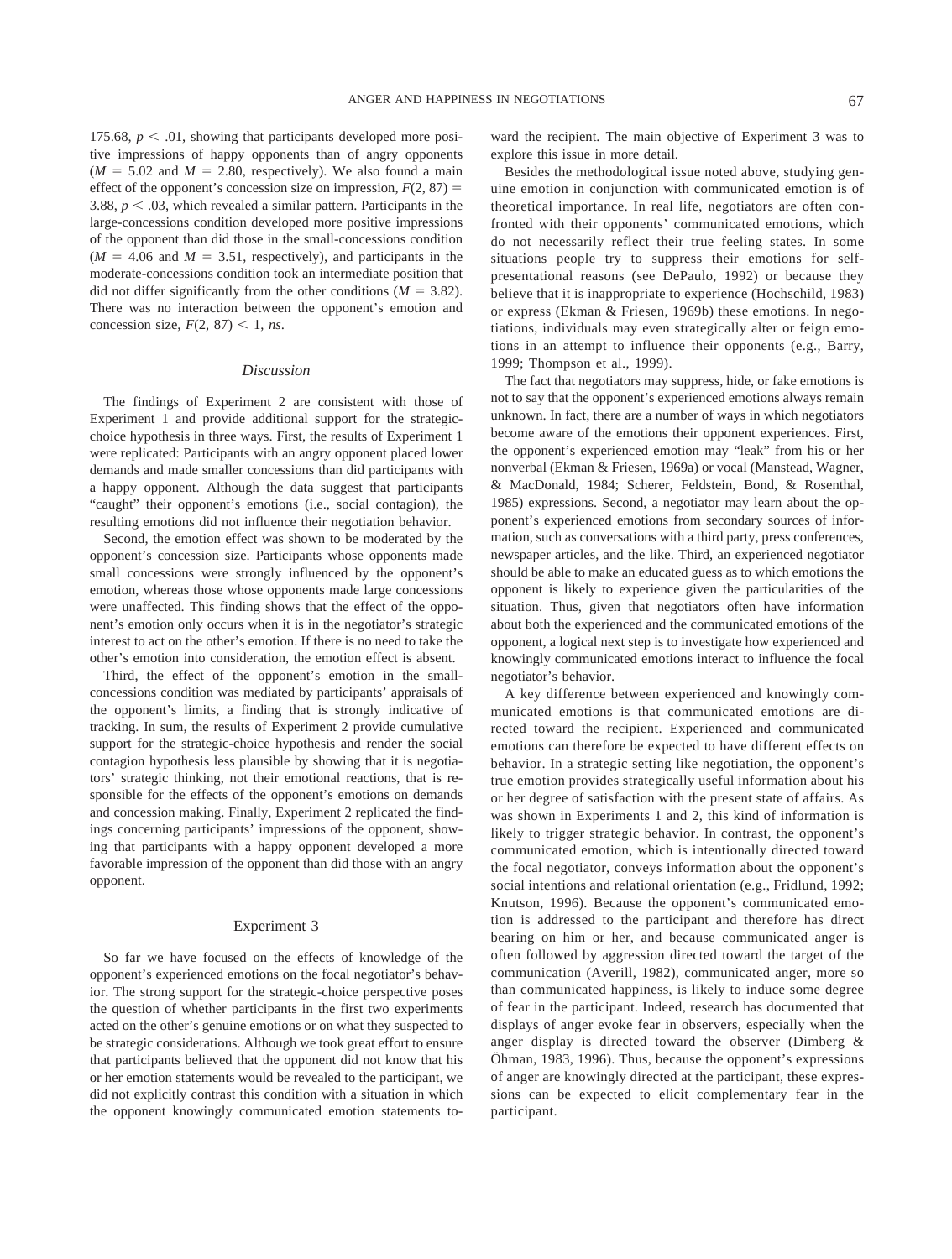There is good evidence that fear depletes cognitive resources and thereby influences information processing. Fear constrains attention to those features of the environment that are concerned with safety or danger (Mathews & MacLeod, 1994). Also, threat and concomitant stress prompt individuals to offer solutions to problems without considering all the available information (Giora, 1987) and increase cognitive rigidity and black-and-white thinking (Carnevale & Probst, 1998). For instance, De Dreu, Giebels, and Van de Vliert (1998) found that the more threats negotiators exchanged, the less integrative were their agreements (integrative agreements require high levels of creative and flexible thinking). As summarized by Öhman (2000), "mildly threatening stimuli capture attention, independently of its current focus. As attention is then automatically switched to the threat, there is competition for processing resources" (p. 582). In the current context, this means that the opponent's angry communications should induce more fear and anxiety than the opponent's happy communications, thereby reducing the attention given to the opponent's experienced emotion. We therefore predicted that the effect of the opponent's experienced emotion that was observed in Experiments 1 and 2 would be moderated by the opponent's communicated emotion, such that the influence of the opponent's experienced emotion is greater when the opponent communicates happiness than when the opponent communicates anger.

# *Method*

# *Participants and Experimental Design*

Participants were 77 male and female undergraduate students of the University of Amsterdam who participated for course credit or for monetary compensation (10 Dutch guilders, roughly equivalent to US\$4). We used a 2 (opponent's experienced emotion: anger vs. happiness) $\times$  2 (opponent's communicated emotion: anger vs. happiness) design. In addition to demand level, dependent variables were the participants' emotions, their impressions of the opponent, their evaluations of the negotiation, and perceived consistency between the opponent's emotions. Participants were randomly assigned to the experimental conditions.

#### *Procedure*

The procedure was the same as in Experiment 1, with one major exception. In addition to the opponent's experienced emotion, we also manipulated the opponent's communicated emotion. Participants were told that during the negotiation there would be a number of opportunities to send a message to the opponent and that the opponent would also get the opportunity to send messages. It was made clear to the participants that the opponent knew that his or her messages would be sent to the participant. In the first, third, and fifth negotiation round, participants were given the opportunity to send the opponent a message, which they could select from a list of prewritten messages. Participants could also choose not to send a message.<sup>3</sup>

In the second, fourth, and sixth negotiation round, the opponent's offer was accompanied by a message allegedly selected from the list of prewritten messages. Participants received either three messages reflecting anger or three messages reflecting happiness. In the angry messages condition, the following messages were used (in the second, fourth, and sixth rounds, respectively): "This is a ridiculous offer, it really pisses me off"; "I am starting to get really angry"; and "All this is starting to get really irritating." In the happy messages condition we used the following messages: "This is going pretty well, I can't complain"; "I like the way things are going, I can

only be happy with this"; and "I am pretty satisfied with this negotiation." The messages were pretested in a way similar to the emotional statements used in Experiment 1. All messages were rated higher on the emotion they were supposed to express than on the emotion they were not supposed to express (all  $ts > 14$ , all  $ps < .01$ ). Further, there was a significant effect of all messages on the rating of the corresponding emotion (all  $ts > 12$ , all  $p<sub>5</sub>$  < .01), and the messages did not differ with respect to comprehensibility (all  $ts < 1$ , *ns*).

As in Experiments 1 and 2, the opponent made the first offer. Participants then responded with a demand and, if they chose to do so, with a message. Then, the opponent's experienced emotion was revealed, and the opponent made a new offer. In the second round, the participant posed a new demand, which was followed by a new offer by the opponent, accompanied by either an angry or a happy message. In the third and fifth round, participants again received information about the opponent's experienced emotion, and in the fourth and sixth round they received an angry or a happy message. The negotiation was interrupted after six rounds, and participants who reached consensus prior to the sixth round were dropped from the analyses  $(n = 9)$ ; including these participants in the analyses did not change the pattern of results).

The manipulation check items for the manipulation of the opponent's experienced emotions were the same as those used in the previous experiments, with the explicit instruction that participants should base their judgment purely on the opponent's stated intentions (which contained information about the opponent's experienced emotion). The same manipulation check was also used for the manipulation of the opponent's communicated emotion but with the instruction that judgments should be based purely on the opponent's messages (which included the opponent's communicated emotion). In addition, participants answered two questions designed to check whether they correctly remembered the instructions pertaining to the two types of information they received about their opponent. Recall that participants were told that the opponent knew that his or her messages would be sent to the participant but did not know that his or her intentions would be revealed to the participant. To check participants' recollection of these instructions, they were asked to indicate on a 5-point scale if they thought that the opponent knew that his or her intentions were revealed to the participant and if they thought that the opponent knew that his or her messages would be sent to the participant (for both questions:  $1 = \text{definitely not}, 5 = \text{definitely}.$ ).

After the manipulation checks, participants completed a questionnaire that contained items designed to measure participants' own emotions, participants' impressions of the opponent, and participants' perceptions of the consistency between the opponent's experienced and communicated emotions. Participants' emotions were assessed in the same way as in Experiment 1. However, we added three items measuring participants' fear (e.g., "To what extent did you experience fear during the negotiation?";  $1 = not at all, 5 = to a great extent, which were combined into a single$ index of fear ( $\alpha = .67$ ). Participants' impressions of the opponent were assessed by means of six items (e.g., "I have developed a positive impression of the buyer";  $1 = totally disagree, 7 = totally agree$ , which were averaged into a single index of impression of the opponent ( $\alpha = .89$ ). Perceived consistency between the opponent's experienced and communicated emotions was measured with three items (e.g., "The buyer's messages were consistent with his or her intentions";  $1 = \text{definitely not}, 5 =$ *definitely*), which were combined into a single index of consistency ( $\alpha$  = .92).

<sup>3</sup> Analysis of participants' messages revealed no significant effects and thus is not discussed any further.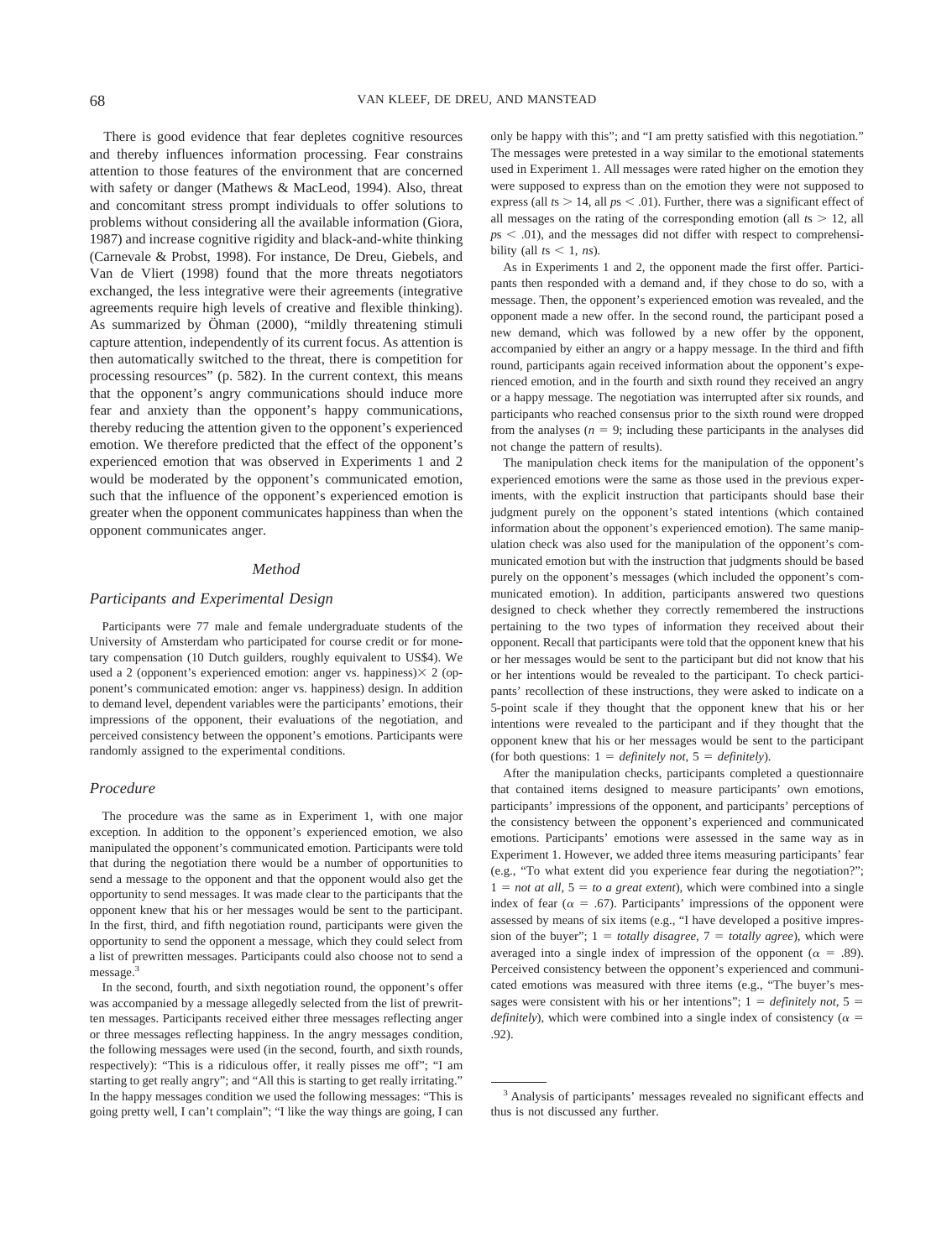# *Results*

# *Manipulation Checks*

The manipulation of the opponent's experienced emotion was checked in the same way as in the previous experiments. Again, ANOVA revealed a significant two-way interaction between the opponent's experienced emotion and the participant's perception of the opponent's emotion,  $F(1, 66) = 264.02$ ,  $p < .01$ . As expected, participants in the angry opponent condition rated the opponent as more angry  $(M = 6.15)$  than did participants in the happy opponent condition ( $M = 2.23$ ),  $t(66) = 12.93$ ,  $p < .01$ . Similarly, participants in the happy opponent condition rated the opponent as happier  $(M = 5.32)$  than did participants in the angry opponent condition ( $M = 1.43$ ),  $t(66) = 15.60, p < .01$ . Further, paired-sample *t* tests showed that participants in the angry opponent condition rated the opponent as more angry than happy (*M* 6.15 vs.  $M = 1.43$ ,  $t(33) = 18.69$ ,  $p < .01$ , and participants in the happy opponent condition rated the opponent as more happy than angry ( $M = 5.32$  vs.  $M = 2.23$ ),  $t(33) = 7.54$ ,  $p < .01$ .

Regarding the manipulation of the opponent's communicated emotion, ANOVA revealed an interaction between the opponent's communicated emotion and the participant's perception of the opponent's communicated emotion,  $F(1, 66) = 225.33$ ,  $p < .01$ . Follow-up *t* tests indicated that participants who received angry messages perceived the opponent as angrier  $(M = 5.60)$  than did those who received happy messages ( $M = 1.72$ ),  $t(66) = 12.15$ ,  $p < .01$ . Similarly, participants who received happy messages rated the opponent as happier  $(M = 5.63)$  than did those who received angry messages ( $M = 1.96$ ),  $t(66) = 14.53$ ,  $p < .01$ . Finally, participants who received angry messages rated these messages as more angry than happy ( $M = 5.60$  vs.  $M = 1.96$ ),  $t(33) = 9.67$ ,  $p < .01$ , and participants who received happy messages rated these messages as more happy than angry (*M* 5.63 vs.  $M = 1.72$ ,  $t(33) = 11.73$ ,  $p < .01$ .

Additional analyses were performed to check whether participants accurately remembered the instructions pertaining to the two types of information they received about their opponent's emotions. A one-sample *t* test showed that participants correctly recalled that their opponent did not know that his or her intentions (i.e., experienced emotions) would be revealed to the participant  $(M = 1.24)$ ,  $t(67) = 34.05$ ,  $p < .01$ . Participants also correctly remembered that the opponent did know that his or her messages (i.e., communicated emotions) would be sent to the participant  $(M = 4.54), t(67) = 14.33, p < .01.$ 

Finally, we analyzed the perceived consistency between the opponent's experienced and communicated emotions. ANOVA yielded a two-way interaction between the opponent's experienced emotion and the opponent's communicated emotion,  $F(1, 64) =$ 88.32,  $p < .01$ . Unsurprisingly, participants whose opponents communicated emotions that did not correspond with their experienced emotions reported more inconsistency between the intentions and the messages ( $M = 1.26$  and  $M = 1.75$ ) than did those whose opponents communicated emotions that did correspond  $(M = 3.56$  and  $M = 3.96$ ). These data provide additional support for the effectiveness of the manipulation of the opponent's experienced and communicated emotions.

# *Demand Level*

Demands in Rounds 1–6 were submitted to a 2 (opponent's experienced emotion: anger vs. happiness)  $\times$  2 (opponent's communicated emotion: anger vs. happiness) mixed-model ANOVA with negotiation round as a repeated-measures variable. First, this analysis showed a main effect of negotiation round,  $F(5, 325) =$ 136.60,  $p < .01$ , indicating that demands declined over time (Round 1,  $M = 630$  to Round 6,  $M = 442$ ). Furthermore, we found the expected interaction between the opponent's experienced and communicated emotions,  $F(1, 64) = 4.15$ ,  $p < .05$ . Simple-effects analyses indicated that as predicted, the opponent's experienced emotion had no effect when the opponent sent angry messages  $(M = 532$  for experienced anger and  $M = 522$  for experienced happiness),  $F(1, 64) < 1$ , *ns*. When the opponent sent happy messages, however, the opponent's experienced emotion did influence demands,  $F(1, 64) = 6.50$ ,  $p < .02$ . As in Experiments 1 and 2, participants placed lower demands when the opponent experienced anger rather than happiness ( $M = 465$  vs.  $M = 541$ ).

Results also revealed an interaction between the opponent's emotion and negotiation round,  $F(5, 320) = 2.83$ ,  $p < .02$ . Thus, consistent with the results from the first two experiments, the effect of the opponent's experienced emotion increased over time. Although the three-way interaction between the opponent's experienced emotion, communicated emotion, and negotiation round did not reach statistical significance,  $F(5, 320) = 1.30$ , *ns*, simpleeffects analyses yielded results that are fully consistent with those of Experiments 1 and 2 (see Figure 3). As predicted, we obtained a significant interaction between the opponent's experienced emotion and negotiation round for participants who received happy messages,  $F(5, 320) = 3.49$ ,  $p < .01$ , but not for participants who received angry messages,  $F(5, 320) < 1$ , *ns*.

#### *Participants' Emotions and Impression of the Opponent*

As predicted, ANOVA showed that participants who received angry messages from the opponent reported more fear than did those who received happy messages ( $M = 2.91$  vs.  $M = 1.51$ , respectively),  $F(1, 64) = 5.77$ ,  $p < .02$ , whereas there was no effect of the opponent's experienced emotion,  $F(1, 64) < 1$ , *ns*. In contrast to the previous experiments, participants' self-reported anger and happiness were not influenced by the opponent's emotions. However, this is not surprising when we take into consideration that half of the participants in Experiment 3 were confronted with an opponent who experienced anger but communicated happiness, or vice versa. This explanation is supported by a marginally significant interaction between experienced and communicated emotion on participants' self-reported anger and happiness, which shows that participants' own anger and happiness tend to be influenced by the opponent's emotions when the opponent's experienced and communicated emotions are consistent but not when they are inconsistent,  $F(1, 64) = 2.63$ ,  $p =$ .08.

In line with the results from Experiments 1 and 2, participants' impressions of the opponent were influenced by the opponent's experienced emotion. Participants who negotiated with a happy opponent developed a more positive impression of the opponent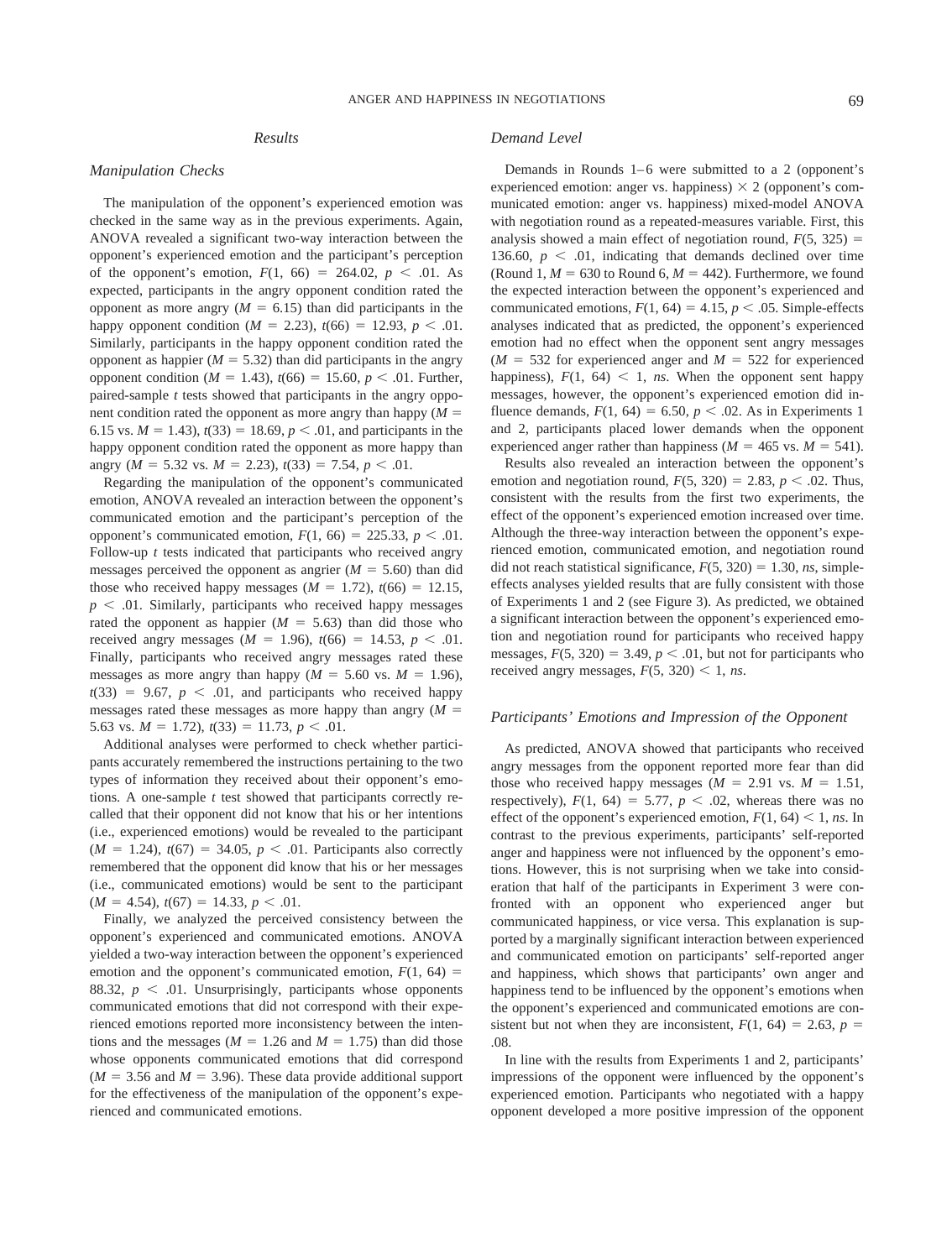

**Happy Communications** 





*Figure 3.* Demand level as a function of the opponent's experienced emotion, the opponent's communicated emotion, and negotiation round in Experiment 3.

 $(M = 4.69)$  than did those who negotiated with an angry opponent  $(M = 2.07)$ ,  $F(1, 64) = 147.88$ ,  $p < .01$ . Impressions of the opponent were also influenced by the opponent's communicated emotions. Participants who received happy messages developed a more favorable impression of the opponent  $(M = 3.92)$  than did those who received angry messages ( $M = 2.84$ ),  $F(1, 64) = 37.59$ ,  $p < .01$ . Further, an additive interaction between experienced and communicated emotion showed that the most unfavorable impressions were made by opponents who were angry and also communicated anger  $(M = 1.59)$ , whereas the most favorable impressions were made by opponents who were happy and also communicated happiness ( $M = 5.77$ ),  $F(1, 64) = 5.45$ ,  $p < .03$ . The other two cells took intermediate positions that differed from both extremes  $(M = 2.46$  for experienced anger/communicated happiness, and  $M = 3.83$  for experienced happiness/communicated anger).

### *Mediation Analysis*

We predicted that the moderating effect of the opponent's communicated emotion would be due to increased fear in participants who received angry messages. Thus, we should find that communicated emotion moderates the effect of experienced emotion on demands through its effect on fear. According to Hull, Tedlie, and Lehn (1992), if the original predictor (communicated emotion) is interactively related to the dependent variable (demands), then the proposed mediator (fear) will also be interactively related to the dependent variable. The proper control is then formed by taking the "covariate interaction" between the mediator (fear) and the independent variable (experienced emotion). To establish mediation, we should find a main effect of communicated emotion on fear and an interaction between experienced and communicated emotion on demands. Both of these requirements were met (see above). Further, the interaction between experienced and communicated emotion should disappear when controlling for the covariate interaction. To test whether this was the case, we conducted an analysis of covariance in which the interactive effect of experienced emotion and communicated emotion on level of demand was computed after the covariate interaction (Experienced Emotion  $\times$  Fear) had been controlled for (see Hull et al., 1992; Stevens, 1996). As expected, when controlling for this interaction, the originally significant interaction between experienced emotion and communicated emotion was reduced to nonsignificance, *F*(1,  $63$ ) = 1.80,  $ns$ , and a significant main effect of experienced emotion emerged,  $F(1, 63) = 5.09$ ,  $p < .03$ , with means ordered in the same pattern as in Experiments 1 and 2. These results support the conclusion that the moderating effect of communicated emotion is due to increased levels of fear in participants who received angry rather than happy messages.

# *Discussion*

The results of Experiment 3 corroborate our hypotheses. As predicted, participants who received happy messages were strongly influenced by their opponent's experienced emotions, those whose opponents experienced anger placing lower demands than those whose opponents experienced happiness. However, this effect was not obtained for participants who received angry communications. Furthermore, a mediation analysis showed that the moderating effect of the opponent's communicated emotion was caused by increased levels of fear in participants who received angry communications. Although the results pertaining to demands and concessions are consistent with our predictions, it is important to consider an alternative account for these findings. Our data show that participants conceded most to opponents who experienced anger and expressed happiness. The reader might argue that participants in this condition were exposed to inconsistent emotions and that our effects result from individuals' responses to such inconsistencies. Below, we consider two alternative explanations that stem from the notion of inconsistency between emotions, one pertaining to emotional contrast effects, the other to the strategic use of emotion in negotiation.

With regard to contrast effects, research has documented that judgments are relative and that the context in which a stimulus is presented serves as a reference point against which the stimulus is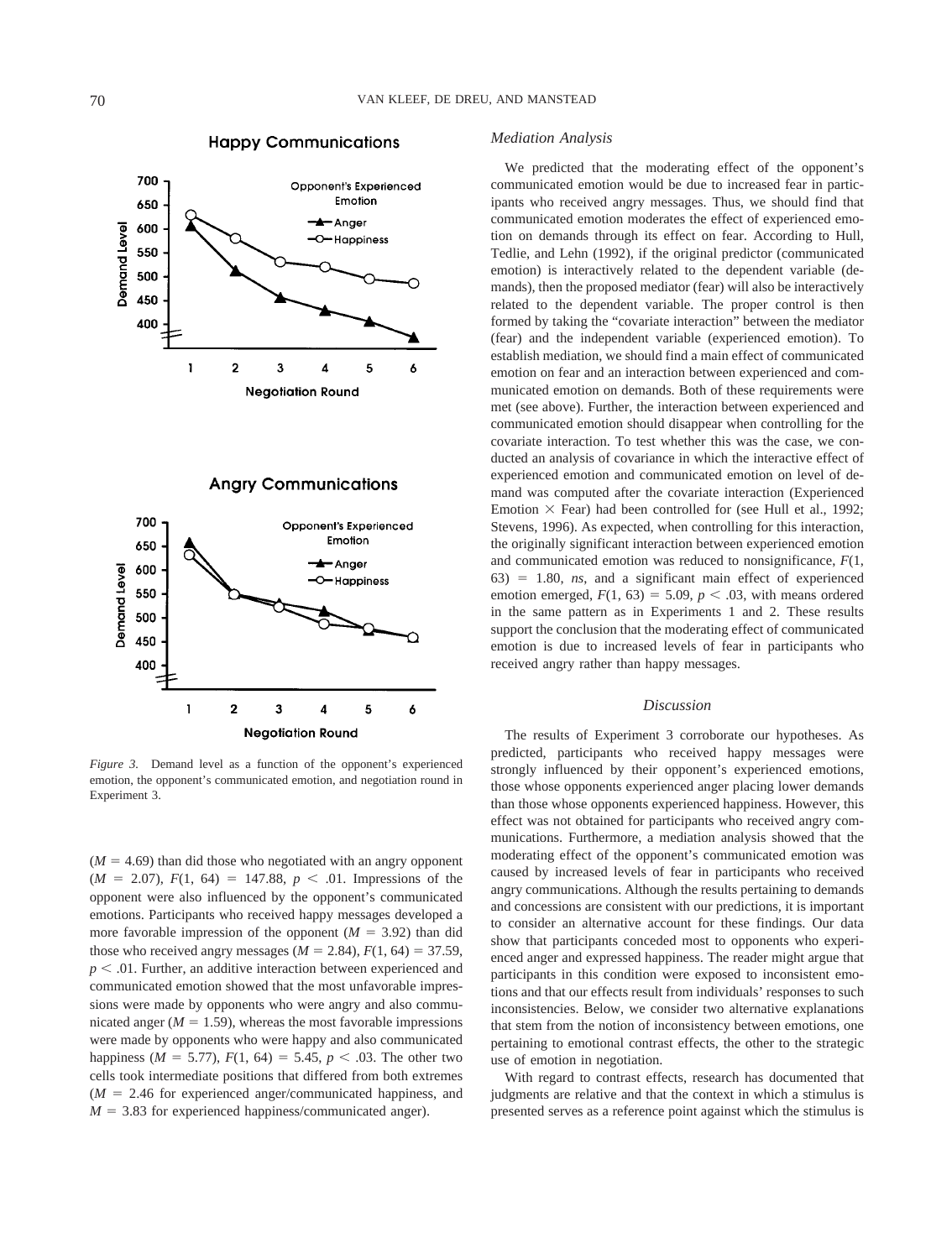compared and judged (e.g., Bazerman, 1990; Eiser, 1990). For example, Helson (1947) showed that weights are judged lighter to the extent that the stimulus context consists of heavier weights. Similar contrast effects have been shown in the domain of emotions (Manstead, Wagner, & MacDonald, 1983; Thayer, 1980), and Rafaeli and Sutton (1991) argued that such emotional contrast effects may be effectively used as a tool to elicit compliance. Although at first sight the results of Experiment 3 may seem to reflect a contrast effect, it is important to note that an emotional contrast perspective would imply a symmetrical rather than an asymmetrical effect. That is, if the emotional contrast explanation were viable, we should have observed lower demands both in the experienced anger/communicated happiness and in the experienced happiness/communicated anger conditions. However, our data show that negotiators yielded more to an opponent who felt angry and expressed happiness than to an opponent who felt happy and expressed anger.

A second alternative account stems from negotiators' possible responses to the opponent's perceived emotional deception. In negotiations, permission to mislead is to some degree implied (Carr, 1968; Ekman, 2001), and people regard the strategic use of emotion as more ethically acceptable than other forms of deliberate deception, such as misrepresentation of factual information or the making of false promises (Barry, 1999). Thus, negotiators dealing with an opponent who is known to be happy but expresses anger might discount the other's expressed anger as a strategic ploy and decide not to give in. In fact, the discovery of deception in negotiation has been shown to increase disagreements (Roth & Murnighan, 1983; Schweitzer & Croson, 1999) and to lead negotiators to reject offers that they would have accepted had they not discovered the deceit (Boles, Croson, & Murnighan, 2000), suggesting that a negotiator's response to a happy opponent who expresses anger would consist of higher rather than lower demands. Conversely, the combination of experienced anger and expressed happiness does not make sense from a strategic viewpoint, and as such the expressed happiness may be seen as a validation of the experienced anger, leading negotiators to concede to an angry opponent who expresses happiness.4

Although this explanation can account nicely for the fact that negotiators do not make large concessions to an opponent who experiences happiness but expresses anger, it cannot account for the fact that negotiators concede more to an opponent who experiences anger and expresses happiness than to an opponent who experiences anger and also expresses anger. An explanation in terms of fear and information processing can account for this finding: The opponent's expressions of anger elicit fear in the focal negotiator, leading him or her to pay less attention to the other's experienced emotions and consequently to be less influenced by them. This explanation is not only compatible with the results obtained in Experiment 3 but is also consistent with the results of Experiment 2, which show that negotiators are only affected by their opponent's emotions if they are motivated to consider them. In short, we believe that an explanation in terms of fear and information processing can most parsimoniously account for our pattern of results. Nevertheless, future research is needed to develop a better understanding of the combined effects of experienced and expressed emotions on negotiation behavior.

# General Discussion

Recently researchers have started to address the role of emotions in negotiation, focusing on the question of how an individual's affect influences his or her own information processing and behavior (i.e., intrapersonal effects) in negotiation. The present research is the first to empirically address the effects of one negotiator's emotions on the other negotiator's behavior (i.e., interpersonal effects). Experiment 1 showed that anger leads to lower demands and larger concessions whereas happiness leads to higher demands and smaller concessions. Experiment 2 demonstrated that this effect is caused by tracking (cf. Pruitt, 1981) and that the effect is mitigated if the opponent undermines the motivation to take his or her emotions into consideration by making large concessions. Finally, Experiment 3 showed that the effect is removed when the opponent sends angry rather than happy messages, because angry messages induce fear in the receiver and distract the receiver's attention from the opponent's experienced emotion. These findings have a number of important theoretical and practical implications, which are discussed below.

### *Implications and Contributions*

In the introduction we used two distinct theoretical perspectives to develop competing hypotheses regarding the interpersonal effects of anger and happiness in negotiations. The social contagion hypothesis posits that negotiators with an angry opponent become angry and, therefore, place high demands, whereas those with a happy opponent become happy and place low demands. In contrast, the strategic-choice hypothesis posits that negotiators mismatch the opponent's emotions, predicting that those with an angry counterpart make lower demands than those with a happy counterpart. Although our results provide support for social contagion (i.e., anger induced anger and happiness induced happiness), this contagion did not affect negotiation behavior. That is, we did not replicate previous research showing that happy negotiators place lower demands and concede more than do angry negotiators (cf. Baron, 1990; Carnevale & Isen, 1986; Forgas, 1998). Rather, we obtained strong support for the strategic-choice hypothesis in all three experiments: Negotiators with an angry opponent made lower demands and larger concessions than did negotiators with a happy opponent.

There are several explanations for the apparent inconsistency between the results for demands and concessions (supporting the strategic-choice perspective) on the one hand and the results for self-reported emotion (supporting the social contagion perspective) on the other hand. For example, one could argue that participants' emotions resulted from self-perception of their own behavior rather than from the opponent's emotions. That is, the anger that was reported by participants with an angry opponent may have originated from frustration because of the relatively large concessions they had made during the negotiation (moving them away from their goal) rather than from the opponent's anger per se. Similarly, participants' happiness may have resulted from their own small concessions (bringing them closer to their goal) rather

<sup>4</sup> We thank an anonymous reviewer for suggesting this possibility.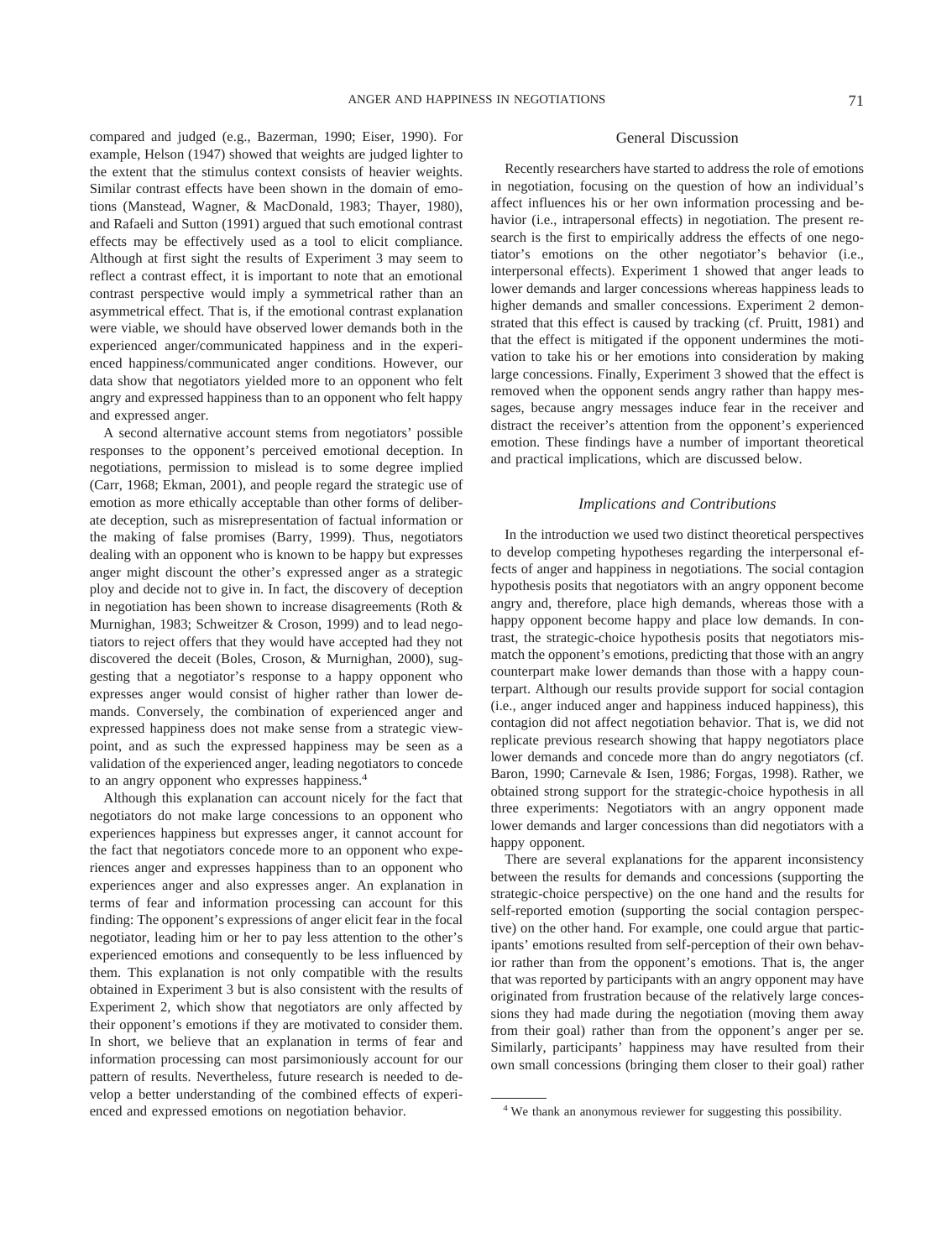than from the opponent's happiness. However, multivariate analyses of covariance with the opponent's emotion as the independent variable, the participant's anger and happiness as the dependent variables, and the participant's average demands as a covariate provided no support for such an explanation.5

Another explanation is that social contagion did occur but was overruled by strategic considerations. Research has shown that mismatching is especially likely to occur when negotiators lack information about the opponent's outcomes (Liebert et al., 1968; Yukl, 1974b) and limits (Pruitt & Syna, 1985). Because this was the case in our experiments, the tendency to mismatch the opponent's perceived toughness (in the case of anger) or weakness (in the case of happiness) might have been especially strong. Thus, pending further research, it can be cautiously concluded that social contagion may affect self-reported emotions in computer-mediated negotiation settings but that this does not translate into behavior. Instead, it appears as if two distinct processes emerge when negotiators receive information about their adversaries' emotion: The information influences their own emotional state through contagion-like processes, and at the same time, they strategically use the information to track the opponent's limit and to make demands.

Although the specific roles played by contagion and strategic choice must await further research, the present research adds to the knowledge of negotiation, emotion, and computer-mediated communication in a number of ways. It enhances understanding of the negotiation process by showing that one negotiator's emotions influence another negotiator's behavior, thereby underlining once again the importance of motivational factors in negotiation. It also contributes to the literature on mismatching. Early research on mismatching (e.g., Bartos, 1974; Chertkoff & Conley, 1967; Druckman et al., 1972; Komorita & Brenner, 1968; Liebert et al., 1968; Pruitt & Syna, 1985; Smith et al., 1982; Yukl, 1974a, 1974b) specifically focused on the influence of the opponent's demands and concessions on the focal negotiator's demands and concessions and showed that they tend to be inversely related: Negotiators respond with high demands to the opponent's low demands and with low demands to the opponent's high demands. More recent research has shown that it is not the opponent's concessions per se that cause mismatching but rather negotiators' interpretation of the opponent's behavior (De Dreu et al., 1994). The present results are in line with this conclusion and suggest that the emotions that accompany the opponent's demands modify the focal negotiator's interpretation of the opponent's behavior. Indeed, the data of Experiment 2 show that negotiators perceived happy opponents as more conciliatory than angry opponents.

The current findings also extend knowledge of the social effects of emotions by showing that emotions have interpersonal effects on negotiation behavior. Furthermore, they show that privately experienced and knowingly communicated emotions may have quite different effects on people's behavior when they are both presented at the same time, at least in negotiation settings. It appears that in negotiations, experienced emotions have an informational function: They provide background information, which serves as input for negotiators' strategic decision making. Communicated emotions, on the other hand, seem to serve a social function: They are intentionally directed toward the recipient and hence provide information about the status of the interpersonal

relation and the sender's social intentions (cf. Fridlund, 1992; Knutson, 1996). Future research might investigate whether this difference between experienced and communicated emotions also pertains in situations where people are not dependent on one another for their outcomes.

The results of Experiment 2 suggest that negotiators only use the opponent's emotions to track his or her limit when the opponent uses a tough strategy. Accordingly, their demands and concessions are affected by the opponent's emotions when the opponent makes small concessions but not when the opponent makes large concessions. This pattern of results suggests that negotiators consider the other's emotions especially when they are motivated to do so, for example because the other's behavior is not very conducive to reaching an agreement that is favorable to oneself. The results of Experiment 3 suggest that when the opponent sends angry messages, fear increases, and less attention is given to the other's experienced emotions. This pattern of results suggests that the other's experienced emotions have an impact especially when negotiators allocate cognitive resources to consider them. Together, these results seem to indicate that the interpersonal effects of other's experienced emotions in negotiation settings occur when the focal negotiator (a) is motivated to consider the other's emotion and (b) has the cognitive resources available to consider them.

The current findings also have interesting implications for theorizing in the domain of computer-mediated communication. More and more interactions occur via computer-mediated media such as the internet or e-mail, and social and organizational decisions are increasingly being made through negotiations conducted via such technological media (Moore et al., 1999). Computer-mediated communication differs from face-to-face communication in a number of ways. For example, it has been argued that interactions via communication media such as e-mail are characterized by a higher frequency of counternormative social behaviors (Kiesler & Sproull, 1992), and individuals engaged in computer-mediated communication are more likely to display emotions that in other settings might be masked in socially appropriate ways (Thompson & Nadler, 2002). The present research contributes to this literature by showing that the emotions that arise in computer-mediated communication can have profound effects on the subsequent interaction and on the decisions that are made.

Finally, the present research has obvious practical implications. Although professional negotiators and lay people alike tend to have strong beliefs about how emotions should be managed in negotiations, these beliefs have never been systematically tested, and the effects of emotions in negotiations are incompletely understood. Our findings point to the impact of anger and happiness on negotiations and have important implications for negotiation and conflict resolution. Moreover, the relevance of the current findings is unlikely to be limited to the negotiation setting and may

<sup>5</sup> In Experiment 1, the effect of the opponent's emotion on participants' happiness was slightly reduced from  $F(2, 115) = 3.36$ ,  $p < .04$ , to  $F(2, 115) = 3.36$  $114$ ) = 2.85,  $p = .06$ , when average demand was added as a covariate, and the effect on participants' anger was reduced from  $F(2, 115) = 8.01$ ,  $p \le$ .01, to  $F(2, 114) = 5.53$ ,  $p < .01$ . However, in Experiments 2 and 3 the effect of the opponent's emotion on participants' emotions was unaffected when average demand was included as a covariate.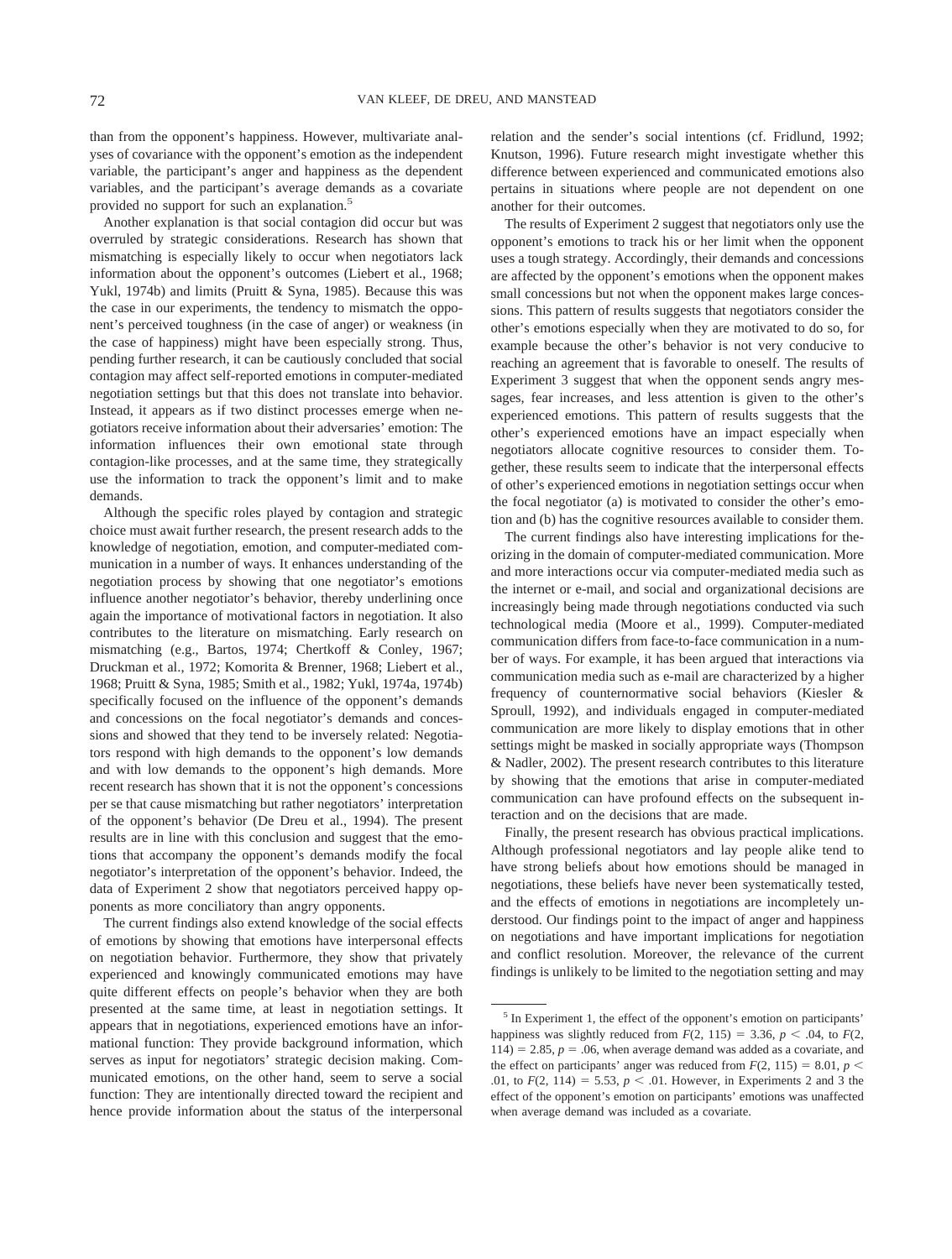well generalize to other domains of social interaction such as leadership, politics, personal relationships, and, more generally, persuasion and compliance.

# *Limitations and Directions for Future Research*

There are some limitations to these findings. First and foremost, there was no face-to-face interaction. As discussed in the introduction to Experiment 1, we made an explicit decision to maintain experimental control at the expense of mundane realism, and we chose to use a computer-mediated negotiation paradigm to permit a carefully controlled manipulation of the opponent's emotion. As a result, some caution is needed when generalizing the results. At the very least, our findings pertain to computer-mediated negotiations. Given the pervasiveness of negotiation as a form of social interaction and the increasing popularity of information technologies as communication mediums, the question of how individuals react to each other's emotions in computer-mediated communication is of great theoretical and practical importance (cf. McKersie & Fonstad, 1997; Moore et al., 1999). However, we have no reason to suspect that our findings are restricted to the domain of computer-mediated interaction. Future research could shed more light on this issue by investigating the extent to which the interpersonal effects of emotions and the underlying processes identified in the present research generalize across settings.

A related issue concerns the magnitude of the effects obtained in the present research. One could argue that the fact that participants in our experiments were only provided with information about the opponent's emotional state had the effect of focusing their attention on that information. If so, our results might overestimate the effects of emotions in real negotiations. As Moore et al. (1999) put it, "Although purely written communication media severely limit the opportunities for affective displays, opportunities for mutually reinforcing displays of emotion are not eliminated. Indeed, such displays, where they occur, may take on heightened importance in an impoverished medium like e-mail" (p. 26). This possibility cannot be ruled out on the basis of our data. In fact, the results of Experiments 2 and 3 suggest that attention and information processing play an important role in determining the (magnitude of) the interpersonal effects of emotions in negotiation, suggesting that the effects might be smaller if larger quantities of information have to be attended to and processed. However, we believe that the possible overestimation of the effect stemming from high levels of attention to emotional stimuli in the present experiments might be offset in more naturalistic negotiations by high levels of involvement, which could lead negotiators to be more strongly influenced by others' emotions. Furthermore, it is possible that emotions have stronger effects in face-to-face interaction than they do in computer-mediated interaction, because in the former case the emotional information is conveyed nonverbally as well as verbally.

Another issue is whether the opponent's emotion is justified in the focal negotiator's mind. In the present experiments, the opponent's emotion was not made contingent on the participant's demands, because we wanted to conduct a carefully controlled and unconfounded test of our hypotheses. Thus, in some cases the opponent's anger or happiness may have struck participants as more reasonable than in other cases, depending on participants' own demands. This raises the question of how justification of the other's emotions influences the focal negotiator's behavioral reactions to those emotions. For the same methodological reasons, the opponent's offers and emotions were not contingent on one another. Rather, the opponent's offers were the same in all conditions. Thus, we cannot tell how correspondence (or lack thereof) of the opponent's offers and emotions influenced the focal negotiator's demands. These questions could be addressed in future studies.

Future research could also investigate the influence of individual difference variables relating to emotional expressiveness and attention to emotions. Research by Friedman and Riggio (1981) has suggested that individual differences in nonverbal emotional expressiveness influence the spread of emotions. In a somewhat related vein, Gasper and Clore (2000) showed that individuals high in attention to emotion tend to perceive their affect as relevant and to use it in their judgments, whereas individuals low in attention to emotion tend not to focus on affect and not perceive it as relevant to their judgments. Both emotional expressiveness and attention to emotion are related to the concept of *emotional intelligence*—"the ability to monitor one's own and others' feelings and emotions, to discriminate among them, and to use this information to guide one's thinking and actions" (Salovey & Mayer, 1990, p. 189). We believe that incorporating individual differences in emotional intelligence in future research could enhance understanding of the role of emotion in negotiation and, more generally, in social interaction.

Another avenue for future study concerns the long-term consequences of anger. How does anger influence the relationship between the negotiators? Do the effects of anger persist over time, or do they diminish or even backfire in the long run? The present findings show that angry negotiators are evaluated less favorably than are happy negotiators, suggesting that anger may harm the interpersonal relationship. These findings point to an interesting dilemma facing negotiators who anticipate future interaction. On the one hand, negotiators may be motivated to strategically present happiness in order to make a good impression and to induce or maintain a positive interpersonal relationship. On the other hand, they may choose to use anger to get their opponents to go along with their preferences. Future research could investigate which of these strategies is more beneficial in the long run.

# *Conclusion*

Complementing previous research on mismatching and the social effects of emotions, these three experiments show that anger on the part of the opponent elicits compliance in the focal negotiator, whereas happiness elicits exploitation. Consistent with a strategic-choice perspective, this effect was shown to be caused by tracking. Negotiators concede more to an angry opponent than to a happy one because they believe the former to have a higher limit than the latter, which increases the need to make concessions in order to avoid impasse. This effect disappears when the focal negotiator's ability or motivation to consider the information that is provided by the opponent's emotions is reduced. Together, these experiments show that emotions have pervasive effects on negotiation behavior and outcomes, especially when negotiators are both motivated and able to act on the information available in the opponent's emotions.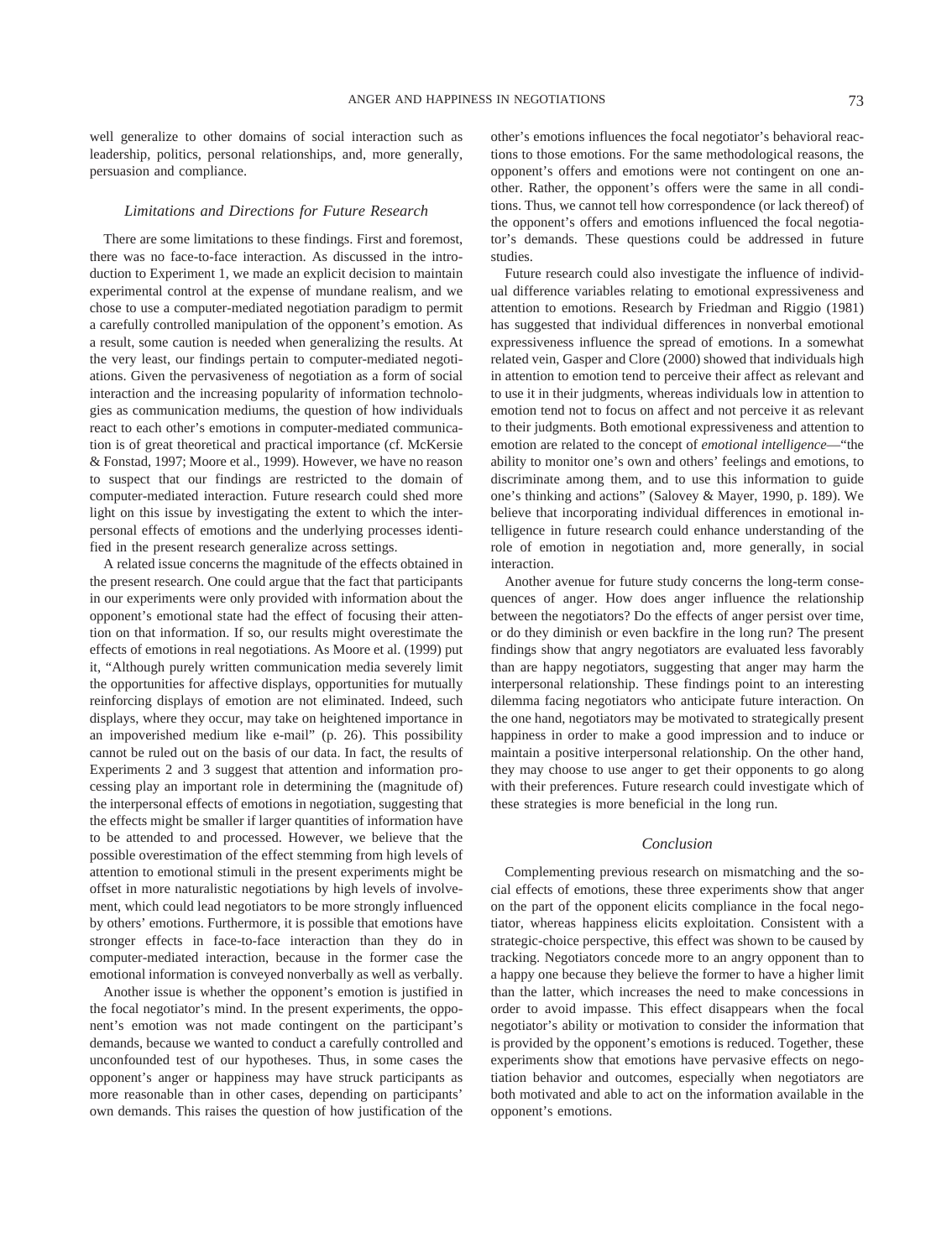#### References

- Adler, R. S., Rosen, B., & Silverstein, E. M. (1998). Emotions in negotiation: How to manage fear and anger. *Negotiation Journal, 14,* 161–180.
- Allred, K. G., Mallozzi, J. S., Matsui, F., & Raia, C. P. (1997). The influence of anger and compassion on negotiation performance. *Organizational Behavior and Human Decision Processes, 70,* 175–187.
- Averill, J. R. (1982). *Anger and aggression.* New York: Springer-Verlag. Banse, R., & Scherer, K. R. (1996). Acoustic profiles in vocal emotion
- expression. *Journal of Personality and Social Psychology, 70,* 614–636. Baron, R. A. (1990). Environmentally induced positive affect: Its impact
- on self-efficacy, task performance, negotiation, and conflict. *Journal of Applied Social Psychology, 20,* 368–384.
- Baron, R. A., Fortin, S. P., Frei, R. L., Hauver, L. A., & Shack, M. L. (1990). Reducing organizational conflict: The role of socially-induced positive affect. *International Journal of Conflict Management, 1,* 133– 152.
- Baron, R. M., & Kenny, D. A. (1986). The moderator–mediator variable distinction in social psychological research: Conceptual, strategic, and statistical considerations. *Journal of Personality and Social Psychology, 51,* 1173–1182.
- Barry, B. (1999). The tactical use of emotion in negotiation. *Research on Negotiation in Organizations, 7,* 93–121.
- Barry, B., Fulmer, I. S., & Van Kleef, G. A. (in press). I laughed, I cried, I settled: The role of emotion in negotiation. In M. Gelfand & J. Brett (Eds.), *Negotiation: Theoretical advances and cross-cultural perspectives.* Stanford, CA: Stanford University Press.
- Barry, B., & Oliver, R. L. (1996). Affect in dyadic negotiation: A model and propositions. *Organizational Behavior and Human Decision Processes, 67,* 127–143.
- Bartos, O. J. (1974). *Process and outcome in negotiation.* New York: Columbia University Press.
- Bateman, T. S. (1980). Contingent concession strategies in dyadic bargaining. *Organizational Behavior and Human Decision Processes, 26,* 212– 221.
- Bazerman, M. H. (1990). *Judgment in managerial decision making.* New York: Wiley.
- Boles, T. L., Croson, R. T. A., & Murnighan, J. K. (2000). Deception and retribution in repeated ultimatum bargaining. *Organizational Behavior and Human Decision Processes, 83,* 235–259.
- Carnevale, P. J., & Isen, A. M. (1986). The influence of positive affect and visual access on the discovery of integrative solutions in bilateral negotiation. *Organizational Behavior and Human Decision Processes, 37,* 1–13.
- Carnevale, P. J., & Probst, T. M. (1998). Social values and social conflict in creative problem solving and categorization. *Journal of Personality and Social Psychology, 74,* 1300–1309.
- Carr, A. Z. (1968, January–February). Is business bluffing ethical? *Harvard Business Review, 1,* 143–153.
- Chertkoff, J. M., & Baird, S. L. (1971). Applicability of the big lie technique and the last clear chance doctrine to bargaining. *Journal of Personality and Social Psychology, 20,* 298–303.
- Chertkoff, J. M., & Conley, M. (1967). Opening offer and frequency of concessions as bargaining strategies. *Journal of Personality and Social Psychology, 7,* 181–185.
- Daly, J. P. (1991). The effects of anger on negotiations over mergers and acquisitions. *Negotiation Journal, 7,* 31–39.
- Davidson, M. N., & Greenhalgh, L. (1999). The role of emotion in negotiation: The impact of anger and race. *Research on Negotiation in Organizations, 7,* 3–26.
- De Dreu, C. K. W., Carnevale, P. J., Emans, B. J. M., & Van de Vliert, E. (1994). Effects of gain–loss frames in negotiation: Loss aversion, mismatching, and frame adoption. *Organizational Behavior and Human Decision Processes, 60,* 90–107.
- De Dreu, C. K. W., Giebels, E., & Van de Vliert, E. (1998). Social motives and trust in integrative negotiation: The disruptive effects of punitive capability. *Journal of Applied Psychology, 83,* 408–422.
- De Dreu, C. K. W., Koole, S. L., & Oldersma, F. L. (1999). On the seizing and freezing of negotiator inferences: Need for cognitive closure moderates the use of heuristics in negotiation. *Personality and Social Psychology Bulletin, 25,* 348–362.
- De Dreu, C. K. W., & Van Kleef, G. A. (in press). The influence of power on the information search, impression formation, and demands in negotiation. *Journal of Experimental Social Psychology.*
- De Dreu, C. K. W., & Van Lange, P. A. M. (1995). The impact of social value orientations on negotiator cognition and behavior. *Personality and Social Psychology Bulletin, 21,* 1178–1188.
- DePaulo, B. M. (1992). Nonverbal behavior and self-presentation. *Psychological Bulletin, 111,* 203–243.
- Dimberg, U., & Öhman, A. (1983). The effects of directional facial cues on electrodermal conditioning to facial stimuli. *Psychophysiology, 20,* 160– 167.
- Dimberg, U., & Öhman, A. (1996). Behold the wrath: Psychophysiological responses to facial stimuli. *Motivation and Emotion, 20,* 149–182.
- Druckman, D., & Bonoma, T. V. (1976). Determinants of bargaining behavior in a bilateral monopoly situation: II. Opponent's concession rate and similarity. *Behavioral Science, 21,* 252–262.
- Druckman, D., Zechmeister, K., & Solomon, D. (1972). Determinants of bargaining behavior in a bilateral monopoly situation: Opponent's concession rate and relative defensibility. *Behavioral Science, 17,* 514–531.
- Eiser, J. R. (1990). *Social judgment.* Buckingham, England: Open University Press.
- Ekman, P. (1993). Facial expression and emotion. *American Psychologist, 48,* 384–392.
- Ekman, P. (2001). *Telling lies: Clues to deceit in the marketplace, politics, and marriage.* New York: Norton.
- Ekman, P., & Friesen, W. V. (1969a). Nonverbal leakage and clues to deception. *Psychiatry: Journal for the Study of Interpersonal Processes, 32,* 88–106.
- Ekman, P., & Friesen, W. V. (1969b). The repertoire of nonverbal behavior—categories, origins, usage, and coding. *Semiotica, 1,* 49–98.
- Ekman, P., Friesen, W. V., & Ellsworth, P. (1972). *Emotion in the human face: Guidelines for research and an integration of findings.* London: Pergamon Press.
- Forgas, J. P. (1998). On feeling good and getting your way: Mood effects on negotiator cognition and behavior. *Journal of Personality and Social Psychology, 74,* 565–577.
- Fridlund, A. J. (1992). The behavioral ecology and sociality of human faces. *Review of Personality and Social Psychology, 13,* 90–121.
- Fridlund, A. J. (1994). *Human facial expression: An evolutionary view.* San Diego, CA: Academic Press.
- Friedman, H. S., & Riggio, R. E. (1981). Effect of individual differences in nonverbal expressiveness on transmission of emotion. *Journal of Nonverbal Behavior, 6,* 96–104.
- Frijda, N. H. (1993). Moods, emotion episodes, and emotions. In M. Lewis & J. M. Haviland (Eds.), *Handbook of emotions* (pp. 381–403). New York: Guilford Press.
- Frijda, N. H., & Mesquita, B. (1994). The social roles and functions of emotions. In S. Kitayama & H. S. Markus (Eds.), *Emotion and culture: Empirical studies of mutual influence* (pp. 51–87). Washington, DC: American Psychological Association.
- Gasper, K., & Clore, G. L. (2000). Do you have to pay attention to your feelings to be influenced by them? *Personality and Social Psychology Bulletin, 26,* 698–711.
- Giora, K. (1987). Decision making under stress: Scanning of alternatives under controllable and uncontrollable threats. *Journal of Personality and Social Psychology, 52,* 639–644.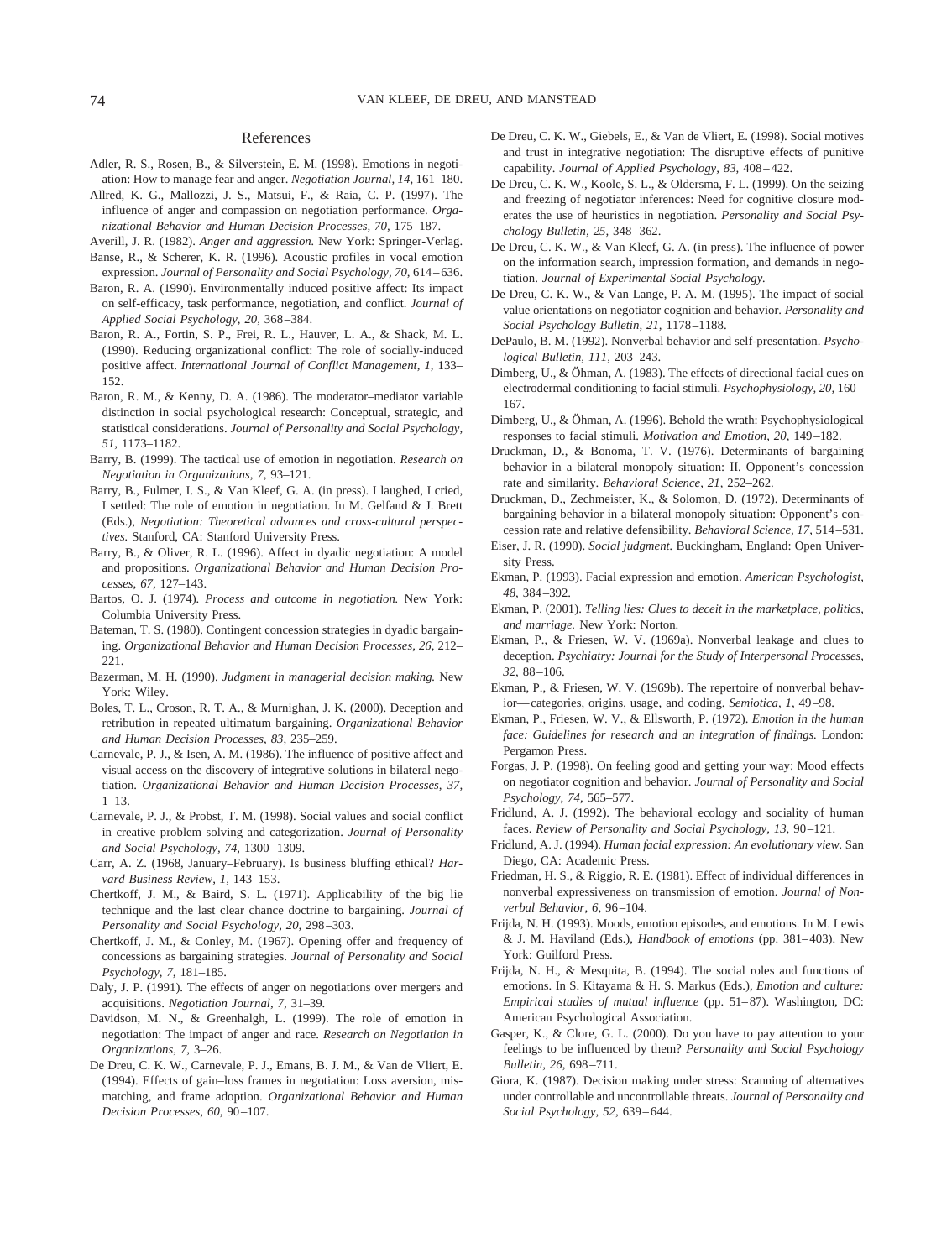- Hatfield, E., Cacioppo, J. T., & Rapson, R. L. (1992). Primitive emotional contagion. In M. S. Clark (Ed.), *Emotion and social behavior* (pp. 151–177). Newbury Park, CA: Sage.
- Hatfield, E., Cacioppo, J. T., & Rapson, R. L. (1994). *Emotional contagion.* Cambridge, England: Cambridge University Press.
- Helson, H. (1947). Adaptation-level as a frame of reference for prediction of psychophysical data. *American Journal of Psychology, 60,* 1–29.
- Hess, U., & Blairy, S. (2001). Facial mimicry and emotional contagion to dynamic emotional facial expressions and their influence on decoding accuracy. *International Journal of Psychophysiology, 40,* 129–141.
- Hess, U., Philippot, P., & Blairy, S. (1998). Facial reactions to emotional facial expressions: Affect or cognition? *Cognition and Emotion, 12,* 509–531.
- Hietanen, J. K., Surakka, V., & Linnankoski, I. (1998). Facial electromyographic responses to vocal affect expressions. *Psychophysiology, 35,* 530–536.
- Hilty, J. A., & Carnevale, P. J. (1993). Black-hat/white-hat strategy in bilateral negotiation. *Organizational Behavior and Human Decision Processes, 55,* 444–469.
- Hochschild, A. R. (1983). *The managed heart: Commercialization of human feeling.* University of California Press.
- Hull, J. G., Tedlie, J. C., & Lehn, D. A. (1992). Moderator variables in personality research: The problem of controlling plausible alternatives. *Personality and Social Psychology Bulletin, 18,* 115–117.
- Isen, A. M., Daubman, K. A., & Nowicki, G. P. (1987). Positive affect facilitates creative problem solving. *Journal of Personality and Social Psychology, 52,* 1122–1131.
- Keltner, D., & Haidt, J. (1999). Social functions of emotions at four levels of analysis. *Cognition and Emotion, 13,* 505–521.
- Keltner, D., & Kring, A. M. (1998). Emotion, social function, and psychopathology. *Review of General Psychology, 2,* 320–342.
- Kenny, D. A., Kashy, D. A., & Bolger, N. (1998). Data analysis in social psychology. In D. T. Gilbert, S. T. Fiske, & A. Lindzey (Eds.), *The handbook of social psychology* (Vol. 1, pp. 233–265). Boston: McGraw-Hill.
- Kiesler, S., & Sproull, L. (1992). Group decision making and communication technology. *Organizational Behavior and Human Decision Processes, 52,* 96–123.
- Klinnert, M., Campos, J., Sorce, J., Emde, R., & Svejda, M. (1983). Emotions as behavior regulators: Social referencing in infants. In R. Plutchik & H. Kellerman (Eds.), *Emotion theory, research, and experience: Vol. 2. Emotions in early development* (pp. 57–68). New York: Academic Press.
- Knutson, B. (1996). Facial expressions of emotion influence interpersonal trait inferences. *Journal of Nonverbal Behavior, 20,* 165–182.
- Komorita, S. S., & Brenner, A. R. (1968). Bargaining and concession making under bilateral monopoly. *Journal of Personality and Social Psychology, 9,* 15–20.
- Lazarus, R. S. (1991). *Emotion and adaptation.* New York: Oxford University Press.
- Levy, D. A., & Nail, P. R. (1993). Contagion: A theoretical and empirical review and reconceptualization. *Genetic, Social, and General Psychology Monographs, 119,* 235–285.
- Liebert, R. M., Smith, W. P., Hill, J. H., & Keiffer, M. (1968). The effects of information and magnitude of initial offer on interpersonal negotiation. *Journal of Experimental Social Psychology, 4,* 431–441.
- Lundqvist, L. O., & Dimberg, U. (1995). Facial expressions are contagious. *Journal of Psychophysiology, 9,* 203–211.
- Manstead, A. S. R., Wagner, H. L., & MacDonald, C. J. (1983). A contrast effect in judgments of own emotional state. *Motivation and Emotion, 7,* 279–290.
- Manstead, A. S. R., Wagner, H. L., & MacDonald, C. J. (1984). Face,

body, and speech as channels of communication in the detection of deception. *Basic and Applied Social Psychology, 5,* 317–332.

- Mathews, A., & MacLeod, C. (1994). Cognitive approaches to emotion and emotional disorders. *Annual Review of Psychology, 45,* 25–50.
- McKersie, R. B., & Fonstad, N. O. (1997). Teaching negotiation theory and skills over the Internet. *Negotiation Journal, 13,* 363–368.
- Moore, D. A., Kurtzberg, T. R., Thompson, L. L., & Morris, M. W. (1999). Long and short routes to success in electronically mediated negotiations: Group affiliations and good vibrations. *Organizational Behavior and Human Decision Processes, 77,* 22–43.
- Morris, M. W., & Keltner, D. (2000). How emotions work: An analysis of the social functions of emotional expression in negotiations. *Research in Organizational Behavior, 22,* 1–50.
- Neumann, R., & Strack, F. (2000). "Mood contagion": The automatic transfer of mood between persons. *Journal of Personality and Social Psychology, 79,* 211–223.
- Oatley, K., & Jenkins, J. M. (1992). Human emotions: Functions and dysfunctions. *Annual Review of Psychology, 43,* 55–85.
- Oatley, K., & Jenkins, J. M. (1996). *Understanding emotions.* Cambridge, MA: Blackwell.
- Oatley, K., & Johnson-Laird, P. N. (1987). Towards a cognitive theory of emotions. *Cognition and Emotion, 1,* 29–50.
- Öhman, A. (2000). Fear and anxiety: Evolutionary, cognitive, and clinical perspectives. In M. Lewis & J. M. Haviland-Jones (Eds.), *Handbook of emotions* (2nd ed., pp. 573–593). New York: Guilford Press.
- Parrott, W. G. (1994). Beyond hedonism: Motives for inhibiting good moods and for maintaining bad moods. In D. M. Wegner & J. W. Pennebaker (Eds.), *Handbook of mental control* (pp. 278–305). Englewood Cliffs, NJ: Prentice-Hall.
- Pillutla, M. M., & Murnighan, J. K. (1996). Unfairness, anger, and spite: Emotional rejections of ultimatum offers. *Organizational Behavior and Human Decision Processes, 68,* 208–224.
- Pruitt, D. G. (1981). *Negotiation behavior.* New York: Academic Press.
- Pruitt, D. G., & Carnevale, P. J. (1993). *Negotiation in social conflict.* Buckingham, England: Open University Press.
- Pruitt, D. G., & Syna, H. (1985). Mismatching the opponent's offers in negotiation. *Journal of Experimental Social Psychology, 21,* 103–113.
- Putnam, L. L. (1994). Challenging the assumptions of traditional approaches to negotiation. *Negotiation Journal, 10,* 337–346.
- Rafaeli, A., & Sutton, R. I. (1991). Emotional contrast strategies as means of social influence: Lessons from criminal interrogators and bill collectors. *Academy of Management Journal, 34,* 749–775.
- Rosenthal, R., & Rosnow, R. L. (1984). *Essentials of behavioral research: Methods and data analysis.* New York: McGraw-Hill.
- Roth, A. E., & Murnighan, J. K. (1983). Information and aspirations in two-person bargaining. In R. Tietz (Ed.), *Aspiration levels in bargaining and economic decision making* (pp. 91–103). New York: Springer-Verlag.
- Russell, J. A., & Barrett, L. F. (1999). Core affect, prototypical emotional episodes, and other things called emotion: Dissecting the elephant. *Journal of Personality and Social Psychology, 76,* 805–819.
- Salovey, P., & Mayer, D. (1990). Emotional intelligence. *Imagination, Cognition and Personality, 9,* 185–211.
- Schelling, T. (1960). *The strategy of conflict.* Cambridge, MA: Harvard University Press.
- Scherer, K. R. (1986). Vocal affect expression: A review and a model for future research. *Psychological Bulletin, 99,* 143–165.
- Scherer, K. R., Feldstein, S., Bond, R. N., & Rosenthal, R. (1985). Vocal cues to deception: A comparative channel approach. *Journal of Psycholinguistic Research, 14,* 409–425.
- Schwarz, N., & Clore, G. L. (1983). Mood, misattribution, and judgments of well-being: Informative and directive functions of affective states. *Journal of Personality and Social Psychology, 45,* 513–523.